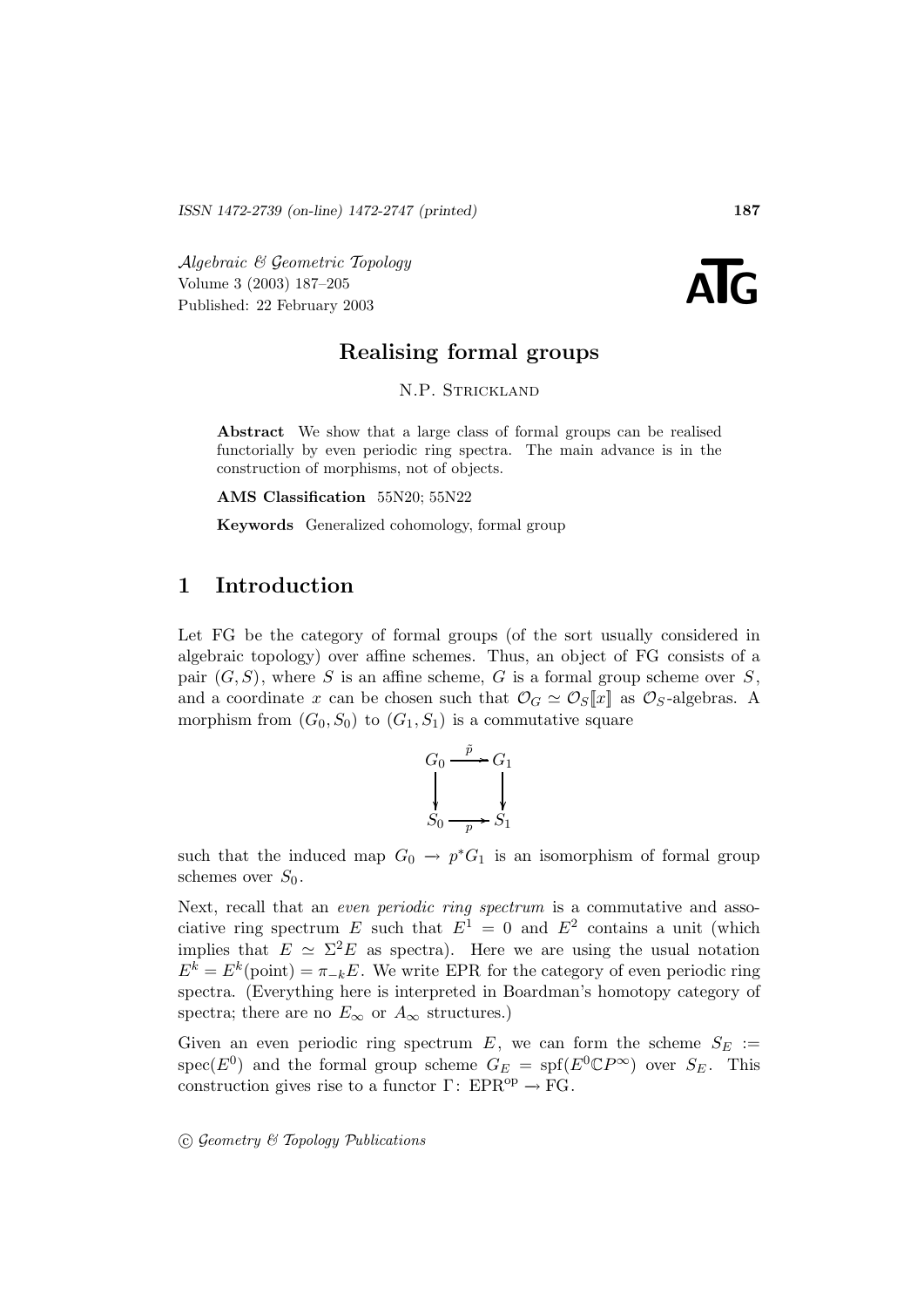It is a natural problem to try to define a realisation functor  $R: FG \to EPR^{op}$ with  $\Gamma R(G, S) \simeq (G, S)$ , or at least to do this for suitable subcategories of FG. For example, if we let LFG denote the category of Landweber exact formal groups, and put LEPR =  ${E \in EPR | \Gamma(E) \in LFG}$ , one can show that the functor  $\Gamma: \text{LEPR}^{\text{op}} \to \text{LFG}$  is an equivalence; this is essentially due to Landweber, but details of this formulation are given in [5, Proposition 8.43]. Inverting this gives a realisation functor for LFG, and many well-known spectra are constructed using this. In particular, this gives various different versions of elliptic cohomology, based on various universal families of elliptic curves over rings such as  $\mathbb{Z}[\frac{1}{6}, c_4, c_6][\Delta^{-1}].$ 

It is hard to say more than this unless we invert the prime 2. We therefore make a blanket assumption:

**Assumption 1.1** From now on, all rings are assumed to be  $\mathbb{Z}[\frac{1}{2}]$ -algebras. In particular, we only consider schemes S for which 2 is invertible in  $\mathcal{O}_S$ . We use the symbol  $MU$  for the spectrum that would normally be called  $MU[\frac{1}{2}]$ .

The other main technique for constructing realisations is the modernised version of Baas-Sullivan theory [2, 4]. This starts with a strictly commutative ring spectrum R, and an algebra  $A_*$  over  $\pi_*R$ , and it constructs a homotopically commutative R-algebra spectrum A with  $\pi_* A = A_*$ , provided that  $A_*$  has good structural properties. Firstly, we assume as always that 2 is invertible in  $A_{*}$ . Given this, the construction will work if  $A_{*}$  is a localised regular quotient (LRQ) of R<sub>\*</sub>, in other words it has the form  $A_* = (S^{-1}\pi_*R)/I$ , where S is a multiplicative set and  $I$  is an ideal generated by a regular sequence. The construction can also be extended to cover the case where  $A_*$  is a free module over an LRQ of  $\pi_*R$ .

We can apply this taking  $R$  to be the periodic bordism spectrum

$$
MP = \bigvee_{n \in \mathbb{Z}} \Sigma^{2n} MU[\tfrac{1}{2}]
$$

(we will verify in the appendix that this can be constructed as a strictly commutative ring). Given a formal group  $(G, S)$  we can choose a coordinate x, which gives a formal group law F defined over  $\mathcal{O}_S$ , and thus a ring map  $\pi_0 M P \to \mathcal{O}_S$ , making  $\mathcal{O}_S$  into a  $\pi_0 M P$ -algebra. If this algebra has the right properties, then we can use the Baas-Sullivan approach to construct E with  $\Gamma(E) \simeq (G, S)$ . It is convenient to make the following ad hoc definition:

**Definition 1.2** A ring R is *standard* if 2 is invertible in R and R is either a field or a ring of the form  $T^{-1}\mathbb{Z}$  (for some set T of primes).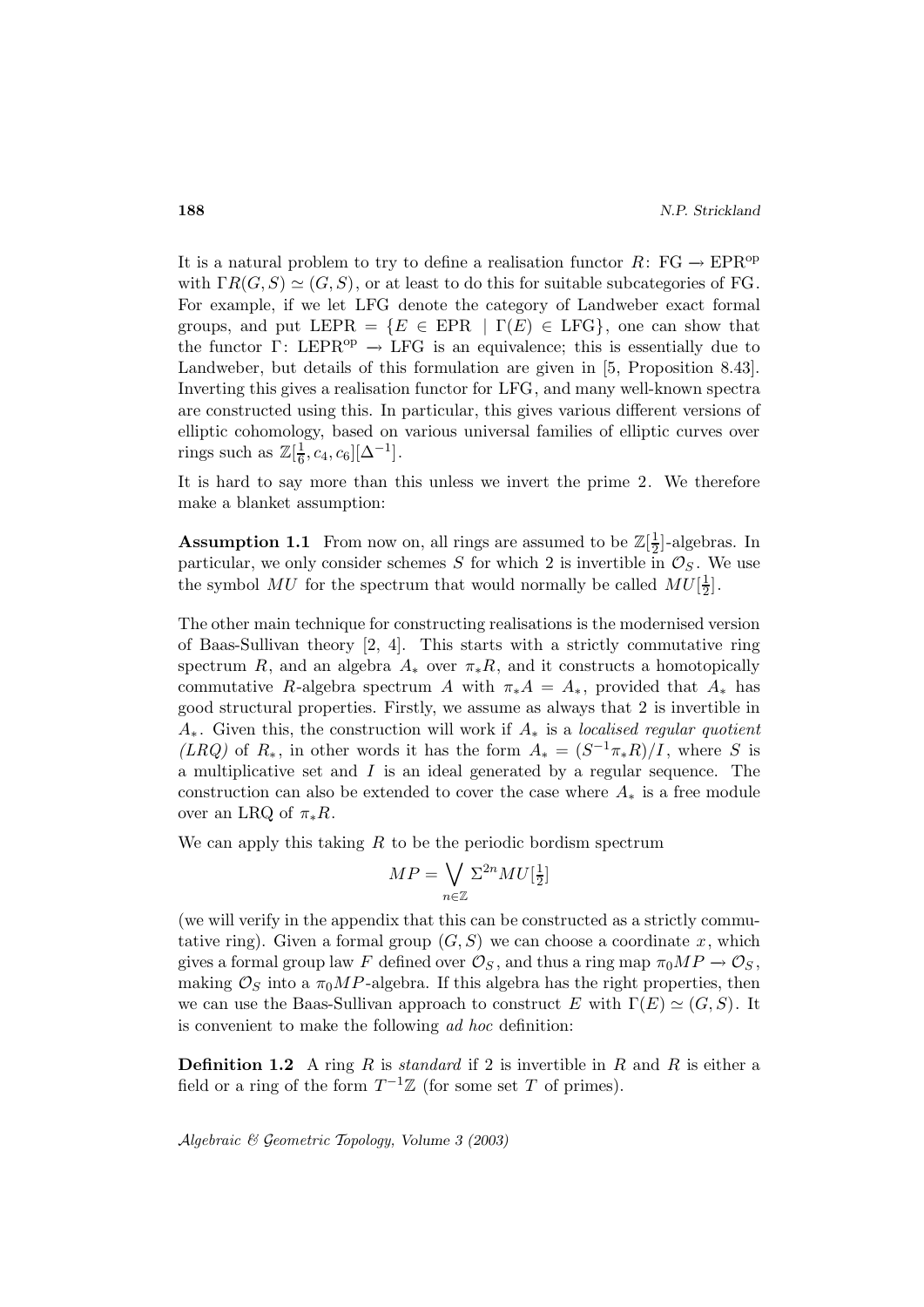An easy argument given below shows that the above method can construct realizations for all formal groups over standard rings. Unfortunately, this construction is not obviously functorial: it depends on a choice of coordinate, and morphisms of formal groups do not generally preserve coordinates. The main result of this paper is to show that with suitable hypotheses we can nonetheless define a functor.

The basic point is to consider the situation where we have several different coordinates, say  $x_0, \ldots, x_r$  on a fixed formal group G. In a well-known way, this makes  $\mathcal{O}_S$  into an algebra over the ring  $\pi_0(MP^{(r+1)})$ , and we can ask whether this can be realized topologically by an  $MP^{(r+1)}$ -algebra; the question will be made more precise in Section 3. We say that  $G$  is very good if the question has an affirmative answer for all  $r \geq 0$  and all  $x_0, \ldots, x_r$ .

**Theorem 1.3** *All formal groups over standard rings are very good.*

This will be proved as Corollary 3.15.

For our sharpest results, we need a slightly more complicated notion. We say that a coordinate  $x_0$  is *multirealisable* if for any list  $x_1, \ldots, x_r$  of additional coordinates, the question mentioned above has an affirmative answer. We say that G is good if it admits a multirealisable coordinate. Of course,  $G$  is very good iff every coordinate is multirealisable. We write GFG for the category of good formal groups (considered as a full subcategory of FG). The details are given in Definition 3.12.

**Theorem 1.4** Let x be a coordinate on a formal group  $(G, S)$ , and suppose *that the classifying map*  $\pi_0 M P \to \mathcal{O}_S$  *makes*  $\mathcal{O}_S$  *into a localised regular quotient of*  $\pi_0 MP$ *. Then* x *is multirealisable, and so G is good.* 

This will be proved as Proposition 3.14.

**Corollary 1.5** *At odd primes, the formal groups associated to* 2*-periodic versions of BP*,  $P(n)$ *,*  $B(n)$ *,*  $E(n)$ *,*  $K(n)$ *,*  $k(n)$  *and so on are all good.*  $\Box$ 

This shows that there is a considerable overlap with the Landweber exact case. However, there are many good formal groups that are not Landweber exact. Conversely, there is no reason to expect that Landweber exact formal groups will be good, although we have no counterexamples.

Our main result is as follows: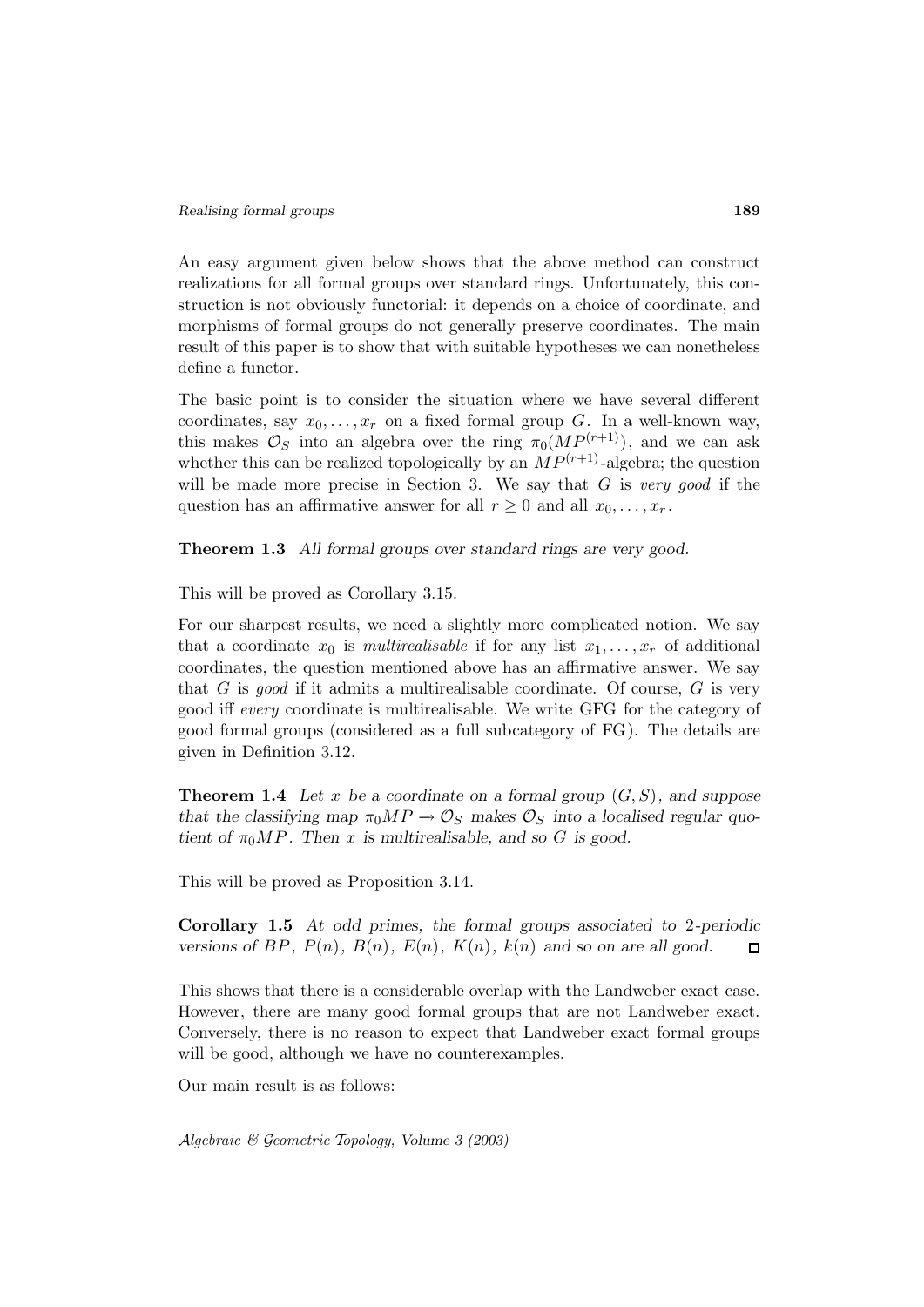**Theorem 1.6** *There is a realisation functor*  $R: GFG \rightarrow EPR$ *, with*  $\Gamma R \simeq$ 1:  $GFG \rightarrow GFG$ .

Note that good formal groups are realisable by definition; the content of the theorem is that the realisation is well-defined and functorial.

We next explain the formal part of the construction; in Section 4 we will give additional details and prove that we have the required properties. The functor R actually arises as  $UV^{-1}$  for a pair of functors GFG  $\stackrel{V}{\leftarrow} \mathcal{E} \stackrel{U}{\rightarrow} EPR$  in which V is an equivalence. To explain  $\mathcal{E}$ , recall that we have a topological category  $Mod_0$ of  $MP$ -modules. We write  $DMod<sub>0</sub>$  for the derived category, and  $EPA<sub>0</sub>$  for the category of even periodic commutative ring objects in  $\text{DMod}_0$ . The unit map  $\eta: S \to MP$  gives a functor  $\eta^*: EPA_0 \to EPR$ , and the objects of the category  $\mathcal E$  are the objects  $E \in EPA_0$  for which the associated coordinate on  $\Gamma(\eta^*E)$  is multirealisable. The morphism set  $\mathcal{E}(E_0, E_1)$  is a subset of  $EPR(\eta^*E_0, \eta^*E_1)$ , the functor  $V: \mathcal{E} \to GFG$  is given by Γ, and the functor  $U: \mathcal{E} \to EPR$  is given by  $\eta^*$ . We say that a map  $f: \eta^*E_0 \to \eta^*E_1$  in EPR is good if there is a commutative ring object A in the derived category of  $MP \wedge MP$ -modules together with maps  $f' : E_0 \to (1 \wedge \eta)^* A$  and  $f'' : (\eta \wedge 1)^* A \to E_1$  in EPA<sub>0</sub> such that  $f''$  is an equivalence and f is equal to the composite

$$
\eta^* E_0 \xrightarrow{\eta^* f'} (\eta \wedge \eta)^* A \xrightarrow{\eta^* f''} \eta^* E_1.
$$

The morphisms in the category  $\mathcal E$  are just the good maps. To prove Theorem 1.6, we need to show that

- (3) The composite of two good maps is good, so  $\mathcal E$  really is a category.
- (2) For any map  $\Gamma(\eta^*E_0) \to \Gamma(\eta^*E_1)$  of good formal groups, there is a unique good map  $\eta^* E_0 \to \eta^* E_1$  inducing it, so that V is full and faithful.
- (1) For any good formal group  $(G, S)$  there is an object  $E \in EPA_0$  such that  $\Gamma(\eta^*E) \simeq (G, S)$ , so V is essentially surjective.

To prove statement  $(k)$ , we need to construct modules over the k-fold smash power of  $MP$ . It will be most efficient to do this for all k simultaneously.

## **2 Preliminaries**

## **2.1 Differential forms**

Let  $(G, S)$  be a formal group, and let  $I \leq \mathcal{O}_G$  be the augmentation ideal. Recall that the cotangent space of G at zero is the module  $\omega_G = I/I^2$ . If x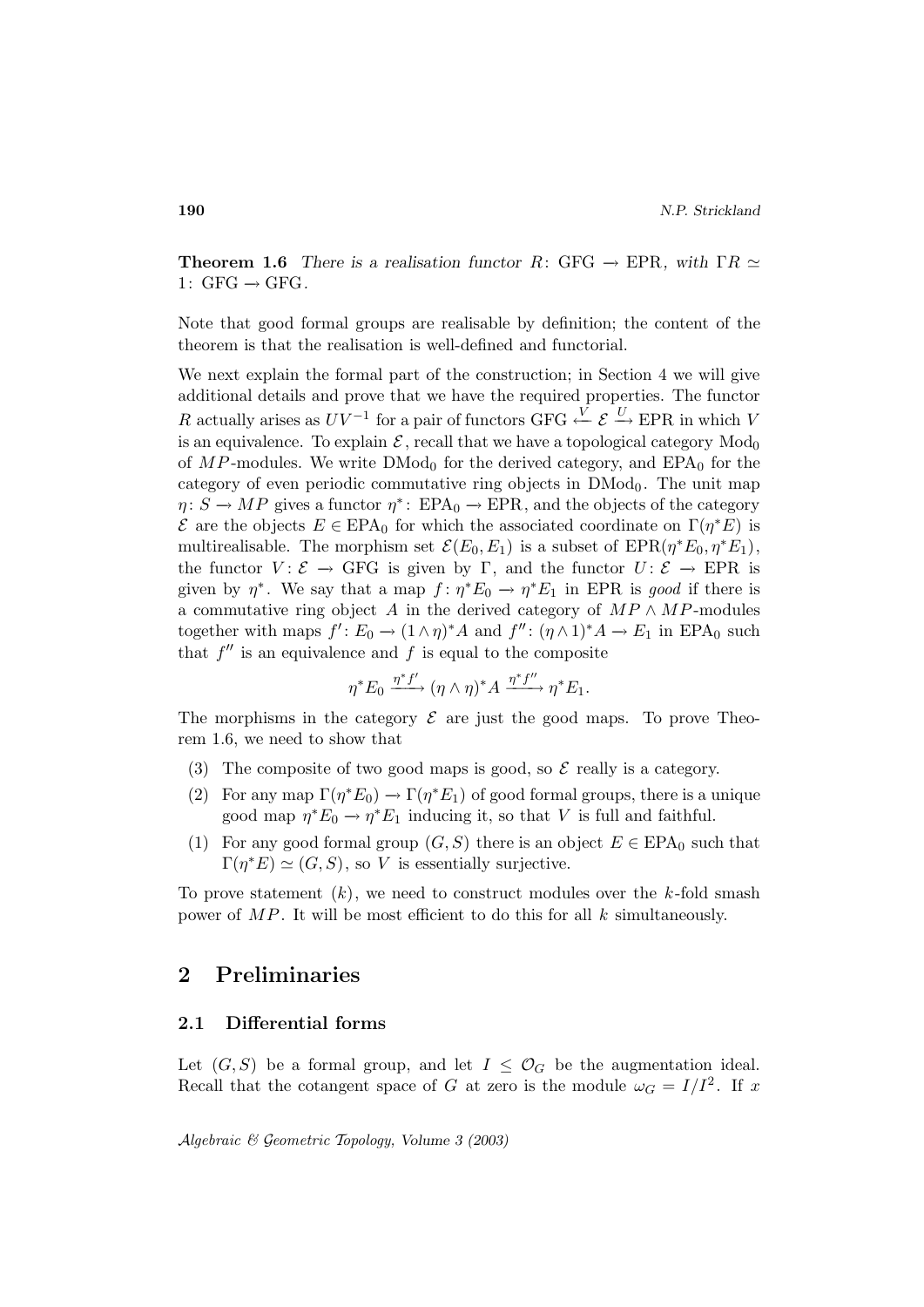is a coordinate on  $G$  that vanishes at zero, then we write  $dx$  for the image of x in  $I/I^2$ , and note that  $\omega_G$  is freely generated over  $\mathcal{O}_S$  by dx. We define a graded ring  $D(G, S)^*$  by

$$
D(G, S)^k = \begin{cases} 0 & \text{if } k \text{ is odd} \\ \omega_G^{\otimes (-k/2)} & \text{if } k \text{ is even.} \end{cases}
$$

Here the tensor products are taken over  $\mathcal{O}_S$ , and  $\omega_G^{\otimes n}$  means the dual of  $\omega_G^{\otimes |n|}$ when  $n < 0$ . Where convenient, we will convert to homological gradings by the usual rule:  $D(G, S)_k = D(G, S)^{-k}$ .

Now let E be an even periodic ring spectrum with  $\Gamma(E)=(G, S)$ . We then have  $\mathcal{O}_G = E^0 \mathbb{C} P^{\infty}$  and  $I = \widetilde{E}^0 \mathbb{C} P^{\infty}$  and one checks easily that the inclusion  $S^2 = \mathbb{C}P^1 \to \mathbb{C}P^\infty$  gives an isomorphism  $\omega_G = I/I^2 = \widetilde{E}^0S^2 = E^{-2}$ . Using the periodicity of  $E$ , we see that this extends to a canonical isomorphism  $D(\Gamma(E))^* \simeq E^*$ .

It also follows from this analysis (or from more direct arguments) that a map  $f: E_0 \to E_1$  in EPR is a weak equivalence if and only if  $\pi_0 f$  is an isomorphism.

## **2.2 Periodic bordism**

Consider the homology theory  $MP_*(X) = MU_*(X) \otimes \mathbb{Z}[u, u^{-1}]$ , where u has homological degree 2 (and thus cohomological degree  $-2$ ). This is represented by the spectrum  $MP = \bigvee_{n \in \mathbb{Z}} \Sigma^{2n} MU$ , with an evident ring structure. It is well-known that  $MU$  is an  $E_{\infty}$  ring spectrum; see for example [3, Section IX]. It is also shown there that  $MU$  is an  $H^2_{\infty}$  ring spectrum, which means (as explained in [3, Remark VII.2.9]) that  $MP$  is an  $H_{\infty}$  ring spectrum; this is weaker than  $E_{\infty}$  in theory, but usually equivalent in practise. As one would expect, MP is actually an  $E_{\infty}$  ring spectrum; a proof is given in the appendix. It follows from [2, Proposition II.4.3] that one can construct a model for MP that is a strictly commutative ring spectrum (or "commutative  $S$ -algebra"). We may also assume that it is a cofibrant object in the category of all strictly commutative ring spectra.

For typographical convenience, we write  $MP(r)$  for the  $(r + 1)$ -fold smash power  $MP \wedge ... \wedge MP$ , which is again a strictly commutative ring. The spectra  $MP(r)$  fit together into a cosimplicial object in the usual way; for example, we have three maps

 $\eta \wedge 1 \wedge 1, 1 \wedge \eta \wedge 1, 1 \wedge 1 \wedge \eta$ :  $MP(0) \rightarrow MP(2)$ .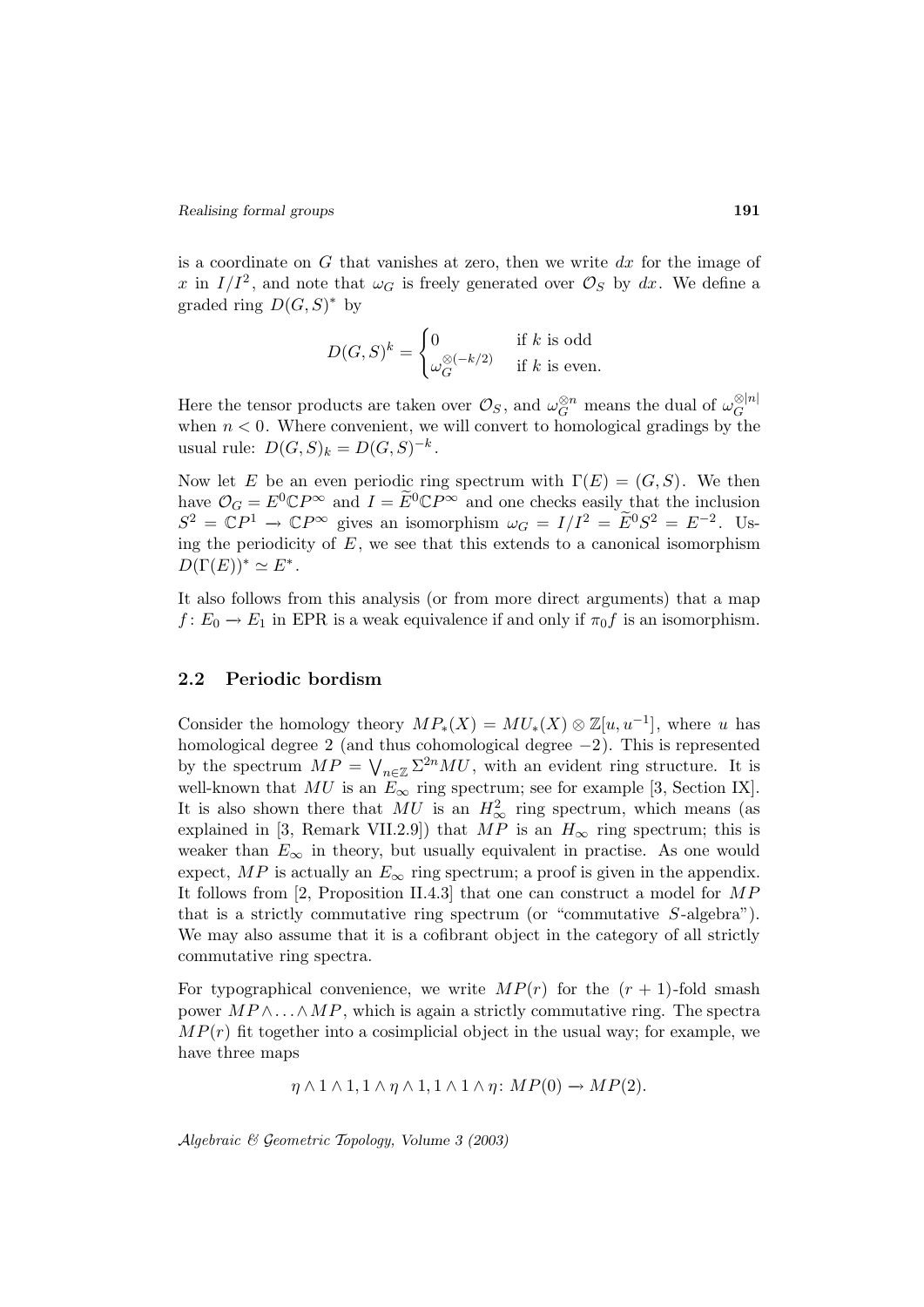In the category of strictly commutative ring spectra, the coproduct is the smash product. It follows formally that the smash product of cofibrant objects is cofibrant, so in particular the objects  $MP(r)$  are all cofibrant.

For  $r > 0$ , it is well-known that  $\pi_*MU^{(r+1)}$  is a polynomial algebra over  $\pi_*MU$  on countably many generators, and it follows that there is a noncanonical isomorphism

$$
\pi_0 MP(r) \simeq \pi_0 MP[x_1, x_2, \ldots][x_1^{-1}, \ldots, x_r^{-1}].
$$

There are  $r + 1$  obvious inclusions  $MP \to MP(r)$ . We can use these to push forward the standard generator of  $MP^0\mathbb{C}P^\infty$ , giving  $r+1$  different coordinates on the formal group  $\Gamma(MP(r))$ . We denote these by  $\widetilde{x}_0,\ldots,\widetilde{x}_r$ .

## **2.3 Groups and laws**

We now define a category  $FG_r$  as follows. The objects are systems

$$
(G, S, x_0, \ldots, x_r),
$$

where  $(G, S)$  is a formal group and the  $x_i$  are coordinates on G. The morphisms from  $(G, S, x_0, \ldots, x_r)$  to  $(H, T, y_0, \ldots, y_r)$  are the maps  $(\tilde{p}, p) : (G, S) \to (H, T)$ in FG for which  $\tilde{p}^*y_i = x_i$  for all i. Note that given p, the map  $\tilde{p}$  is determined by the fact that  $\tilde{p}^*y_0 = x_0$ . Thus, the forgetful functor  $(G, S, x_0, \ldots, x_r) \mapsto S$ (from  $FG_r$  to the category of affine schemes) is faithful.

We also write  $\text{Alg}_r$  for the category of commutative algebras over the ring  $\pi_0MP(r)$ .

**Proposition 2.1** *There is an equivalence*  $FG_r \simeq Alg_r^{op}$ .

**Proof** Recall that we have coordinates  $\tilde{x}_0, \ldots, \tilde{x}_r$  on  $\Gamma(MP(r))$ . Given an object  $A \in Alg_r$  we have a structure map  $spec(A) \rightarrow spec(\pi_0 MP(r))$ , and we can pull back  $\Gamma(MP(r))$  to get a formal group  $G_A$  over  $spec(A)$ . We can also pull back the coordinates  $\tilde{x}_i$  to make  $G_A$  an object of  $\text{FG}_r$ . It is easy to see that this construction defines a functor  $U: \mathrm{Alg}_r^{\mathrm{op}} \to \mathrm{FG}_r$ . By forgetting down to the category of affine schemes, we see that  $U$  is faithful.

We now claim that  $U$  is an equivalence. We will deduce this from a well-known result of Quillen by a sequence of translations. First, Quillen tells us that maps  $\pi_*MU^{(r+1)} \to B_*$  of graded rings biject naturally with systems

$$
F_0 \stackrel{f_0}{\longleftarrow} F_1 \stackrel{f_1}{\longleftarrow} \cdots \stackrel{f_{r-1}}{\longleftarrow} F_r,
$$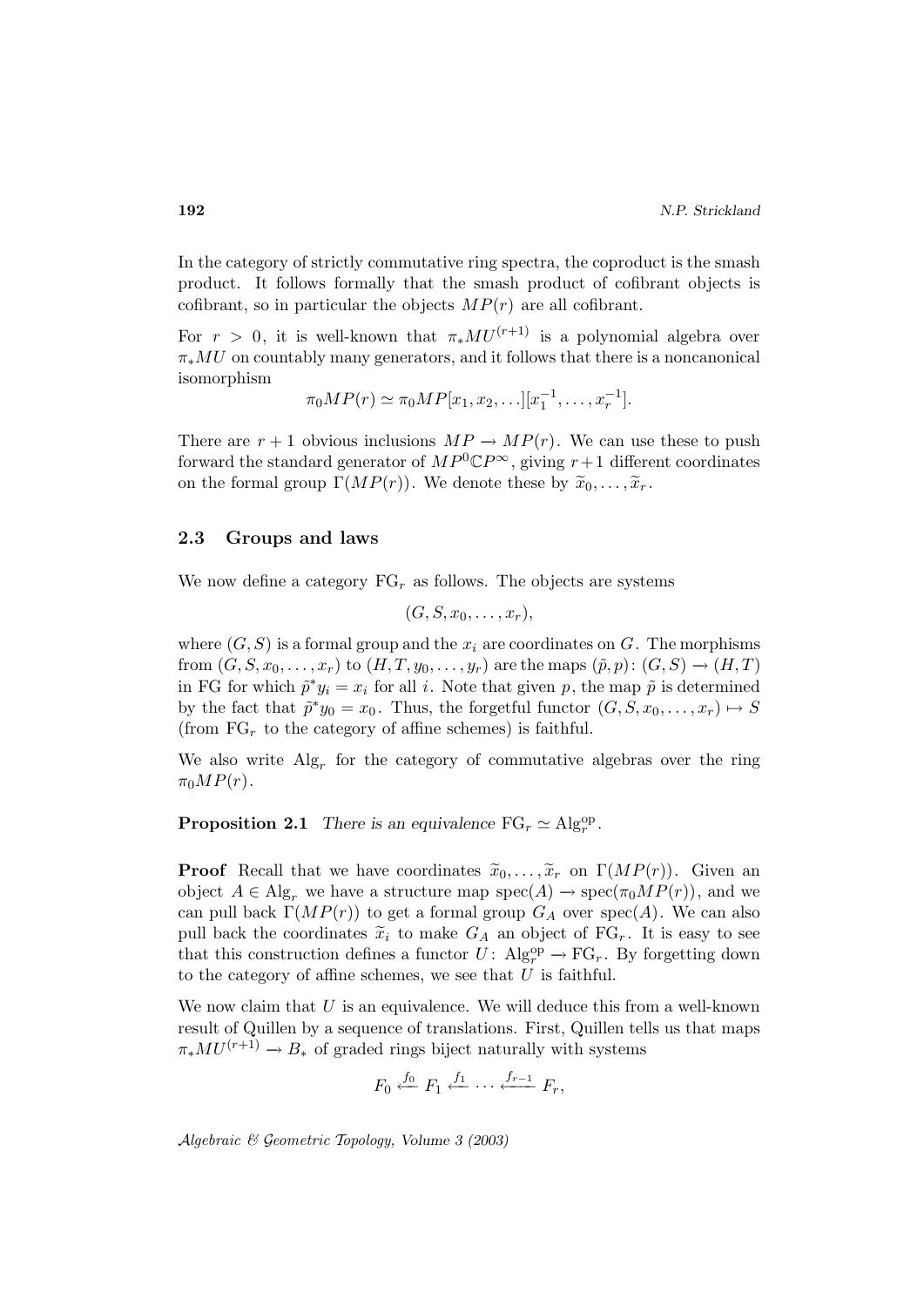where each  $F_i$  is a homogeneous formal group law over  $B_*$  and each  $f_i$  is a strict isomorphism. By a standard translation to the even periodic case, we see that maps  $\pi_0 M P(r) \to A$  of ungraded rings biject naturally with systems

$$
F_0 \stackrel{f_0}{\longleftarrow} F_1 \stackrel{f_1}{\longleftarrow} \cdots \stackrel{f_{r-1}}{\longleftarrow} F_r,
$$

where each  $F_i$  is a formal group law over A and each  $f_i$  is a (not necessarily strict) isomorphism.

Now suppose we have an object  $(G, S, x_0, \ldots, x_r)$  in  $FG_r$ . For each i there is a unique formal group law  $F_i$  over  $\mathcal{O}_S$  such that  $x_i(a + b) = F_i(x_i(a), x_i(b))$ for sections a, b of G. Moreover, as  $x_{i+1}$  is another coordinate, we can write  $x_i = f_i(x_{i+1})$  for a unique power series  $f_i \in \mathcal{O}_S[\![t]\!]$ . It is easy to check that  $f_i$  is an isomorphism from  $F_{i+1}$  to  $F_i$ , so Quillen's theorem gives us a map  $\pi_0MP(r) \to \mathcal{O}_S$ , allowing us to regard  $\mathcal{O}_S$  as an object of Alg<sub>r</sub>. It is easy to see that this construction gives a functor  $FG_r \to Alg_r^{\rm op}$ . We leave it to the reader to check that this is inverse to U . ⊡

## **2.4 Module categories**

We write  $Mod<sub>r</sub>$  for the category of  $MP(r)$ -modules (in the strict sense, not the homotopical one). Note that a map  $f: A_0 \to A_1$  of strictly commutative ring spectra gives a functor  $f^*$ : Mod<sub>A<sub>1</sub>  $\rightarrow$  Mod<sub>A<sub>0</sub></sub>, which is just the identity on</sub> the underlying spectra (and thus preserves weak equivalences). It follows easily that for any two maps  $A_0 \stackrel{f}{\rightarrow} A_1 \stackrel{g}{\rightarrow} A_2$ , the functor  $f^*g^*$  is actually equal (not just naturally isomorphic or naturally homotopy equivalent) to  $(qf)^*$ . Thus, the categories Mod<sub>r</sub> fit together to give a simplicial category Mod<sub>\*</sub>.

**Remark 2.2** For us, a simplicial category means a simplicial object in the category of categories. Elsewhere in the literature, the same phrase is sometimes used to refer to categories enriched over the category of simplicial sets, which is a rather different notion.

Next, we write  $\text{DMod}_r$  the derived category of  $\text{Mod}_r$ , as in [2, Chapter III]. As usual, there are two different models for a category such as  $\text{DMod}_r$ :

- (a) One can take the objects to be the cofibrant objects in  $Mod<sub>r</sub>$ , and morphisms to be homotopy classes of maps; or
- (b) One can use all objects in  $Mod<sub>r</sub>$  and take morphisms to be equivalence classes of "formal fractions", in which one is allowed to invert weak equivalences.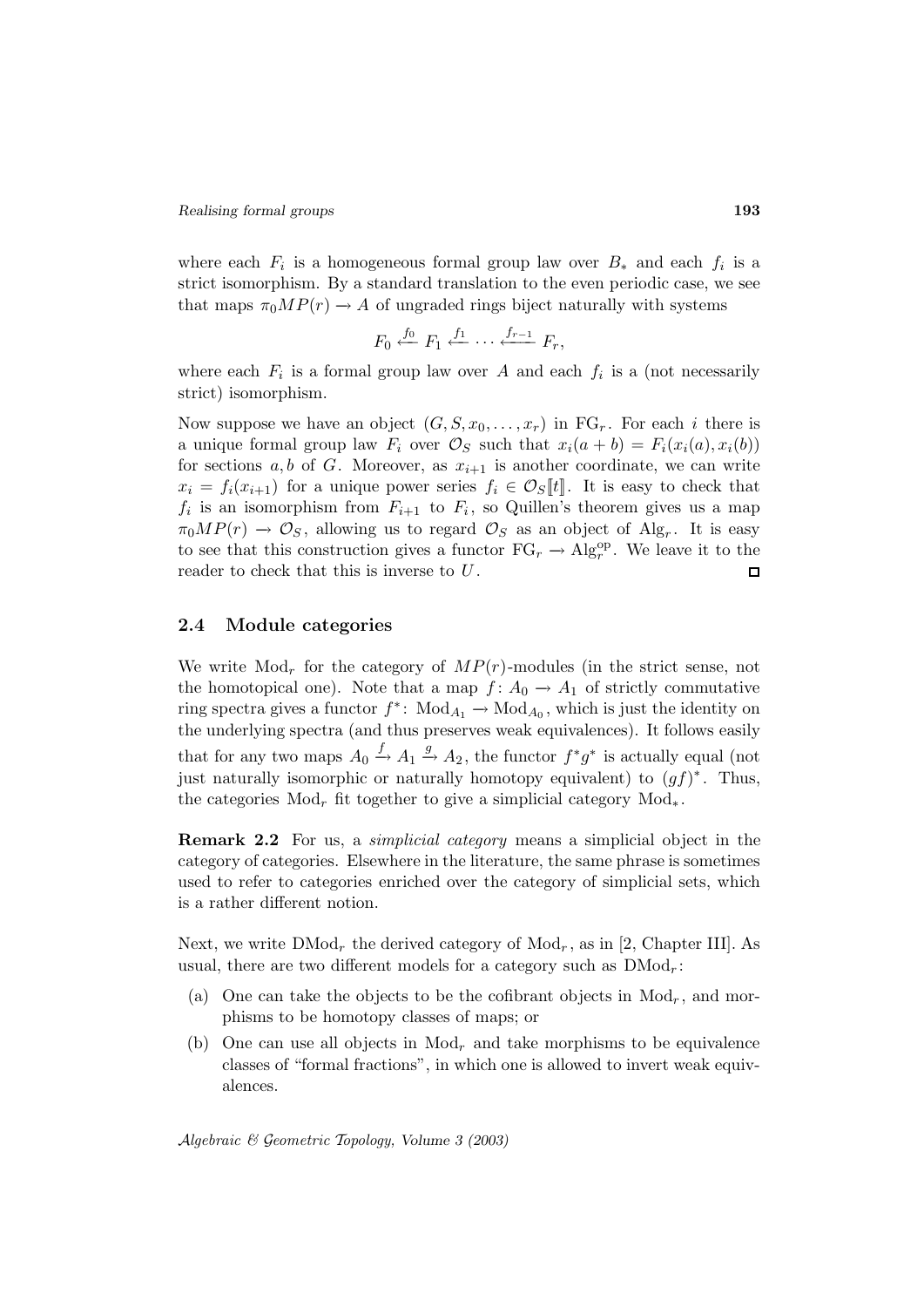We will use model (b). This preserves the strong functorality mentioned previously, and ensures that DMod<sup>∗</sup> is again a simplicial category.

We also write  $EPA_r$  for the category of even periodic commutative ring objects in  $\text{DMod}_r$ , giving another simplicial category. (Note that periodicity is actually automatic, because  $MP(r)$  is itself periodic.) Various fragments of the simplicial structure will be used in Section 4.

## **3 Basic realisation results**

Let  $R$  be a strictly commutative ring spectrum that is even and periodic, such that  $R_0$  is an integral domain (and as always, 2 is invertible). The main examples will be  $R = MP(r)$  for  $r \geq 0$ . Let D be the derived category of R-modules, and let R be the category of commutative ring objects  $A \in \mathcal{D}$ such that  $\pi_1 A = 0$ . Recall that if f is a morphism in R such that  $\pi_0 f$  is an isomorphism, then  $\pi_* f$  is also an isomorphism and so f is an equivalence.

We also write  $\mathcal{R}_0$  for the category of commutative algebras over  $\pi_0R$ . We say that an object  $A \in \mathcal{R}$  is *strong* if for all  $B \in \mathcal{R}$ , the map

$$
\pi_0 \colon \mathcal{R}(A, B) \to \mathcal{R}_0(\pi_0 A, \pi_0 B)
$$

is a bijection. A realisation of an object  $A_0 \in \mathcal{R}_0$  is a pair  $(A, u)$ , where  $A \in \mathcal{R}$  and  $u: \pi_0 A \to A_0$  is an isomorphism. We say that  $(A, u)$  is a strong *realisation* iff the object  $A$  is strong; if so, we have a natural isomorphism  $\mathcal{R}(A, B) \simeq \mathcal{R}_0(A_0, \pi_0 B)$ . We say that  $A_0$  is strongly realisable if it admits a strong realisation. If so, it is easy to check that all realisations are strong, and any two realisations are linked by a unique isomorphism.

The results of [4] provide a good supply of strongly realisable algebras, except that we need a little translation between the even periodic framework and the usual graded framework. Suppose that  $A_0 \in \mathcal{R}_0$ , and put  $T = \text{spec}(A_0)$ . We have a unit map  $\eta: \pi_0 R \to A_0$  and thus a map spec $(\eta): T \to S_R$ ; we can pull back the formal group  $G_R$  along this to get a formal group  $H := \text{spec}(\eta)^* G_R$ over T. From this we get a map  $\eta_* \colon R_* = D(G_R, S_R)_* \to D(H, T)_*,$  which agrees with  $\eta$  in degree zero. Indeed, if we choose a generator u of  $R_2$  over  $R_0$ , then  $\eta_*$  is just the map  $R_0[u, u^{-1}] \to A_0[u, u^{-1}]$  obtained in the obvious way from  $\eta$ . It is easy to check that  $A_0$  is strongly realisable (as defined in the previous paragraph) iff  $D(H,T)_*$  is strongly realisable over  $R_*$  (as defined in  $[4]$ ).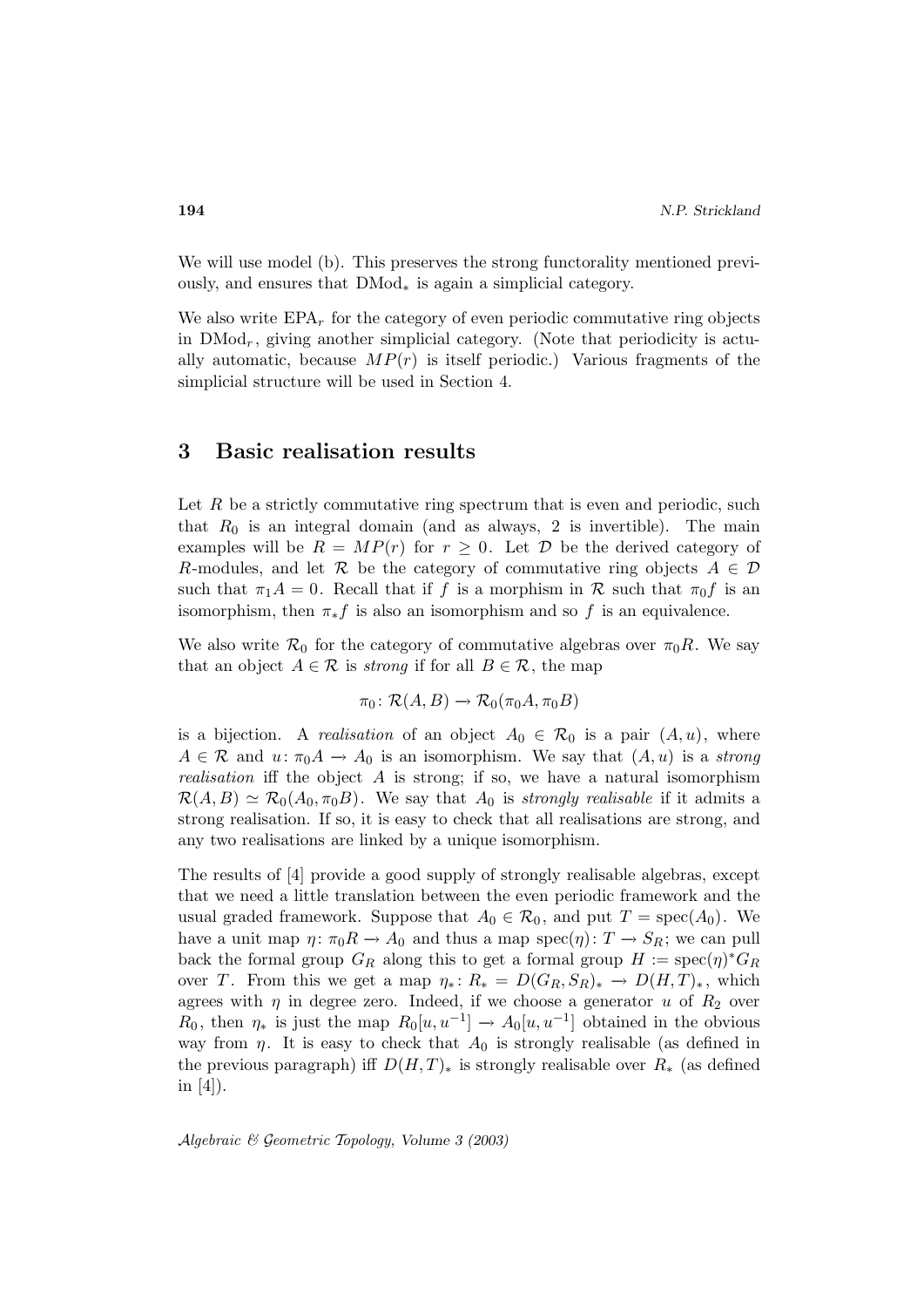**Definition 3.1** A *short ordinal* is an ordinal  $\lambda$  of the form  $n.\omega + m$  for some  $n, m \in \mathbb{N}$ . A regular sequence in a ring  $R_0$  is a system of elements  $(x_{\alpha})_{\alpha<\lambda}$  for some short ordinal  $\lambda$  such that  $x_{\alpha}$  is not a zero-divisor in the ring  $(S^{-1}R_0)/(x_\beta \mid \beta < \alpha)$ . An object  $A_0 \in \mathcal{R}_0$  is a localised regular quotient (or LRQ) of  $R_0$  if  $A_0 = (S^{-1}R_0)/I$  for some subset  $S \subset R_0$  and some ideal  $I \leq S^{-1}R_0$  that can be generated by a regular sequence.

**Remark 3.2** We have made a small extension of the usual notion of a regular sequence, to ensure that any LRQ of an LRQ of  $R_0$  is itself an LRQ of  $R_0$ ; see Lemma 3.8.

## **Proposition 3.3** *If*  $A_0$  *is an LRQ of*  $R_0$ *, then it is strongly realisable.*

**Proof** This is essentially [4, Theorem 2.6], translated into a periodic setting as explained above. Here we are using a slightly more general notion of a regular sequence, but all the arguments can be adapted in a straightforward way. The main point is that any countable limit ordinal has a cofinal sequence, so homotopy colimits can be constructed using telescopes in the usual way. Andrey Lazarev has pointed out a lacuna in [4]: it is necessary to assume that the elements  $x_{\alpha}$  are all regular in  $S^{-1}R_0$  itself, which is not generally automatic. However, we are assuming that  $R_0$  is an integral domain so this issue does not arise. 口

#### **Proposition 3.4** *Suppose that*

- A and B are strong realisations of  $A_0$  and  $B_0$
- The natural map  $A_0 \otimes_{R_0} B_0 \to (A \wedge_R B)_0$  is an isomorphism.

*Then*  $A \wedge_R B$  *is a strong realisation of*  $A_0 \otimes_{R_0} B_0$ *.* 

**Proof** This follows from [4, Corollary 4.5].

**Proposition 3.5** *If*  $A_0 \in \mathcal{R}_0$  *is strongly realisable, and*  $B_0$  *is an algebra over*  $A_0$  that is free as a module over  $A_0$ , then  $B_0$  is also strongly realisable.

**Proof** This follows from [4, Proposition 4.13].

**Proposition 3.6** *Suppose that*  $R_0$  *is a polynomial ring in countably many variables over*  $\mathbb{Z}[\frac{1}{2}]$ *, that*  $A_0 \in \mathcal{R}_0$ *, and that*  $A_0 = \mathbb{Z}[1/2n]$  *as a ring (for some*  $n$ ). Then  $A_0$  is an LRQ of  $R_0$ , and thus is strongly realisable.

 $\Box$ 

 $\Box$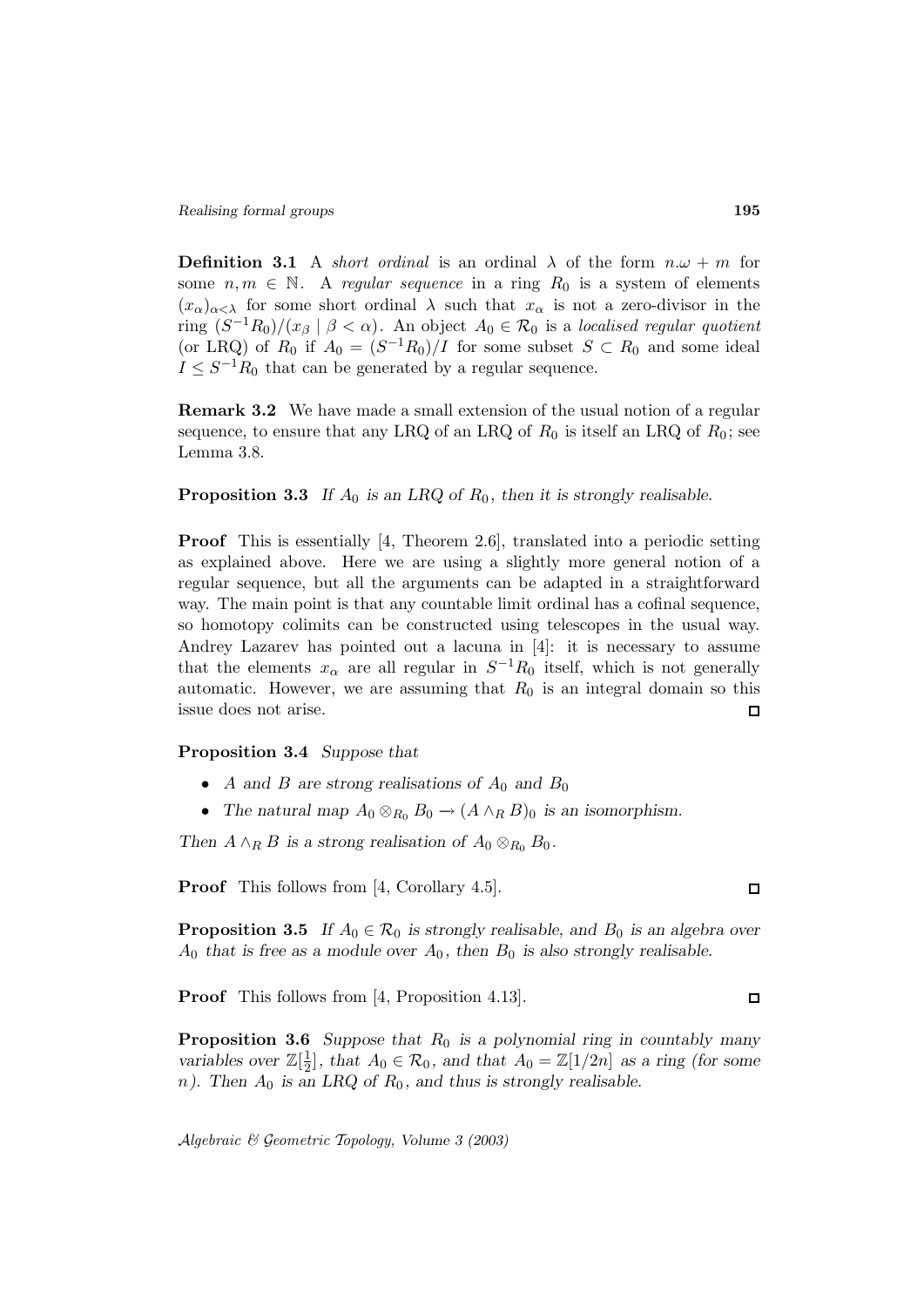**Proof** Choose a system of polynomial generators  $\{x_k | k \geq 0\}$  for  $R_0$  over  $\mathbb{Z}[\frac{1}{2}]$ . Put  $a_k = \eta(x_k) \in A_0 = \mathbb{Z}[1/n]$  and  $y_k = x_k - a_k \in R_0[1/n]$ . It is clear that  $R_0[1/2n] = \mathbb{Z}[1/2n][y_k | k \geq 0]$ , that the elements  $y_k$  form a regular sequence generating an ideal I say, and that  $A_0 = R_0[1/2n]/I$ . 口

**Proposition 3.7** *Suppose that*  $R_0$  *is a polynomial ring in countably many variables over*  $\mathbb{Z}[\frac{1}{2}]$ *, that*  $A_0 \in \mathcal{R}_0$ *, and that*  $A_0$  *is a field (necessarily of characteristic different from* 2*).* Then  $A_0$  *is a free module over an LRQ of*  $R_0$ *, and thus is strongly realisable.*

**Proof** For notational simplicity, we assume that  $A_0$  has characteristic  $p > 2$ ; the case of characteristic 0 is essentially the same.

Choose a set X of polynomial generators for  $R_0$  over  $\mathbb{Z}[\frac{1}{2}]$ . Let K be the subfield of  $A_0$  generated by the image of  $\eta$ , or equivalently by  $\eta(X)$ . We can choose a subset  $Y \subseteq X$  such that  $\eta(Y)$  is a transcendence basis for K over  $\mathbb{F}_p$ . This means that the subfield  $L_0$  of K generated by  $\eta(Y)$  is isomorphic to the rational function field  $\mathbb{F}_p(Y)$ , and that K is algebraic over L<sub>0</sub>. Put  $S = \mathbb{Z}[\frac{1}{2}, Y] \setminus (p\mathbb{Z}[\frac{1}{2}, Y])$ , so  $L_0 = (S^{-1}\mathbb{Z}[\frac{1}{2}, Y])/p$ . Next, list the elements of  $X \setminus Y$  as  $\{x_1, x_2, \ldots\}$ , and let  $L_k$  be the subfield of K generated by  $\{x_i \mid i \leq k\}$ . (We will assume that  $X \setminus Y$  is infinite; if not, the notation changes slightly.) As  $x_k$  is algebraic over  $L_{k-1}$ , there is a monic polynomial  $f_k(t) \in L_{k-1}[t]$  with  $L_k = L_{k-1}[x_k]/f_k(x_k)$ . As  $L_{k-1}$  is a quotient of the ring  $P_{k-1} := S^{-1} \mathbb{Z}[Y, x_1, \ldots, x_{k-1}],$  we can choose a monic polynomial  $g_k(t) \in P_{k-1}[t]$  lifting  $f_k$ , and put  $z_k := g_k(x_k) \in P_k \subseteq S^{-1}R_0$ . It is not hard to check that the sequence  $(p, z_1, z_2,...)$  is regular in  $S^{-1}R_0$ , and that  $(S^{-1}R_0)/(z_i \mid i > 0) = K$ , so K is an LRQ of  $R_0$ . It is clear that  $A_0$  is free over the subfield K.  $\Box$ 

#### **Lemma 3.8** *An LRQ of an LRQ is an LRQ.*

**Proof** Suppose that  $B = (S^{-1}A)/(x_\alpha \mid \alpha < \lambda)$  and  $C = (T^{-1}B)/(y_\beta \mid \beta <$  $\mu$ , where  $\lambda$  and  $\mu$  are short ordinals, and the x and y sequences are regular in  $S^{-1}A$  and  $T^{-1}B$  respectively. Let T' be the set of elements of A that become invertible in  $T^{-1}B$ ; clearly  $S \subseteq T'$  and  $T^{-1}B = ((T')^{-1}A)/(x_\alpha \mid \alpha < \lambda)$ . As  $(T')^{-1}A$  is a localisation of  $S^{-1}A$  and localisation is exact, we see that x is a regular sequence in  $(T')^{-1}A$  as well. After multiplying by suitable elements of T' if necessary, we may assume that  $y_\beta$  lies in the image of A (this does not affect regularity, as the elements of T' are invertible). We then put  $z_{\alpha} =$  $x_{\alpha}$  for  $\alpha < \lambda$ , and let  $z_{\lambda+\beta}$  be any preimage of  $y_{\beta}$  in A for  $0 \leq \beta < \mu$ .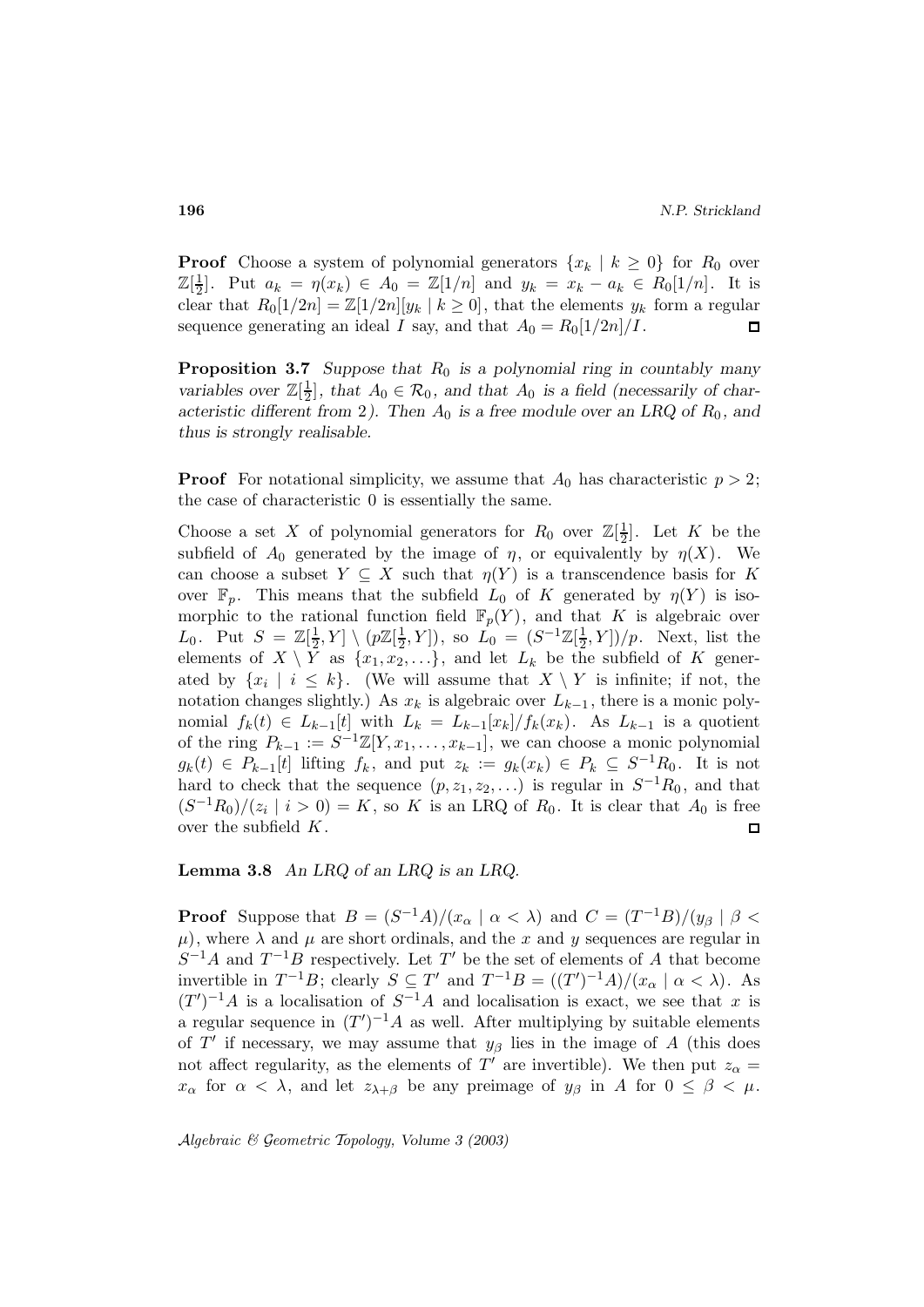This gives a regular sequence in  $(T')^{-1}A$  indexed by  $\lambda + \mu$ , such that  $C =$  $((T')^{-1}A)/(z_{\gamma} | \gamma < \lambda + \mu)$  as required.  $\Box$ 

We now specialize to the case  $R = MP(r)$ , so  $\mathcal{R}_0 = EPA_r$ . We write  $\Gamma_r$  for the evident composite functor

$$
EPA_r^{\rm op} \xrightarrow{\pi_0} \mathrm{Alg}_r^{\rm op} \simeq \mathrm{FG}_r.
$$

Translating our previous definitions via the equivalence  $\mathrm{Alg}_{r}^{\mathrm{op}} \simeq \mathrm{FG}_{r}$ , we obtain the following.

**Definition 3.9** An object  $A \in EPA_r$  is strong if for all  $B \in EPA_r$ , the map

$$
\Gamma_r\colon \text{EPA}_r(A, B) \to \text{FG}_r(\Gamma_r(B), \Gamma_r(A))
$$

is a bijection.

**Definition 3.10** A realisation of an object  $(G, S, \underline{x}) \in \mathrm{FG}_r$  is a triple  $(A, \tilde{p}, p)$ , where  $A \in \text{EPA}_r$  and  $(\tilde{p}, p) \colon \Gamma_r A \to (G, S, \underline{x})$  is an isomorphism. This is a strong realisation if the object A is strong.

We now give more precise versions of the definitions in the introduction.

**Definition 3.11** A formal group  $(G, S)$  is very good if for every nonempty list x of coordinates, the object  $(G, S, x) \in \mathrm{FG}_r$  is strongly realisable.

**Definition 3.12** A coordinate  $x_0$  on G is multirealisable if for every list  $x_1,\ldots,x_r$  of coordinates, the object  $(G, S, x_0,\ldots,x_r) \in \mathrm{FG}_r$  is strongly realisable. A formal group  $(G, S)$  is good if it admits a multirealisable coordinate. We write GFG for the category of good formal groups.

**Remark 3.13** Let  $x_0, \ldots, x_r$  be coordinates, and suppose that  $x_0$  is multirealisable. Let  $\sigma$  be a permutation of  $\{0,\ldots,r\}$ . Using the evident action of permutations on  $MP(r)$ , we see that the object  $(G, S, x_{\sigma(0)},..., x_{\sigma(r)})$  is strongly realisable.

**Proposition 3.14** *Suppose that*  $x_0$  *is such that the classifying map*  $\pi_0 M P \rightarrow$  $\mathcal{O}_S$  makes  $\mathcal{O}_S$  an LRQ of  $\pi_0 MP$ . Then  $x_0$  is multirealisable, so  $(G, S)$  is good.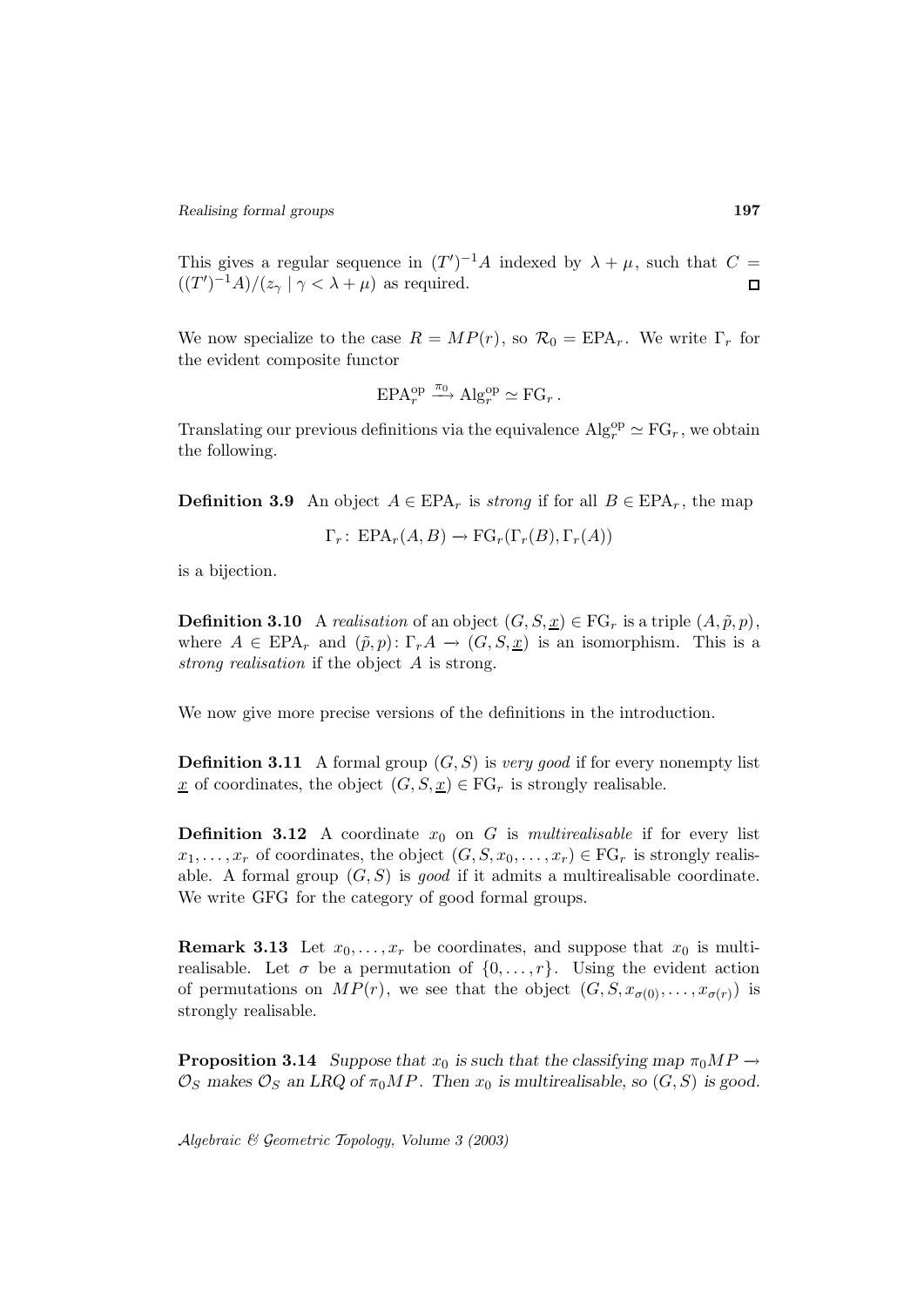**Proof** The coordinate  $x_0$  gives a map  $f_0: \pi_0 M P \to \mathcal{O}_S$ . By assumption, there is a multiplicative set  $T \subseteq \pi_0 M P$  and a regular ideal I such that  $f_0$ induces an isomorphism  $(T^{-1}\pi_0 MP)/I \to \mathcal{O}_S$ .

Now consider a list of additional coordinates  $x_1, \ldots, x_r$  say. These give a map  $f: \pi_0MP(r) \to \mathcal{O}_S$  extending  $f_0$ . We know from Section 2.2 that  $\pi_0MP(r)$  is a polynomial ring in countably many variables over  $\pi_0 M P$ , in which r of the variables have been inverted, so we can write

$$
\pi_0 MP(r) = \pi_0 MP[u_1, u_2, \ldots][u_1^{-1}, \ldots, u_r^{-1}].
$$

Put

$$
A_0 = \mathcal{O}_S[u_1, u_2, \ldots][u_1^{-1}, \ldots, u_r^{-1}],
$$

which is evidently an LRQ of  $\pi_0MP(r)$ . It is easy to see that f induces a map  $f' : A_0 \to \mathcal{O}_S$  of  $\mathcal{O}_S$ -algebras. Put  $a_k = f'(u_k) \in \mathcal{O}_S$ , and  $v_k = u_k - a_k \in A_0$ . Clearly  $A_0$  is a localisation of  $\mathcal{O}_S[v_k | k > 0]$ , the sequence of v's is regular in  $A_0$ , and  $A_0/(v_k | k > 0) = \mathcal{O}_S$  as  $\pi_0 M P(r)$ -algebras. It follows that  $\mathcal{O}_S$ is an LRQ of an LRQ, and thus an LRQ, over  $\pi_0 M P(r)$ . It is thus strongly realisable as required.  $\Box$ 

**Corollary 3.15** If  $\mathcal{O}_S$  is a standard ring, then every coordinate is multireal*isable, and so* (G, S) *is very good.*

**Proof** This now follows from Propositions 3.6 and 3.7.

## **4 Proof of the main theorem**

Let  $\mathcal E$  denote the class of objects  $E \in EPA_0$  for which the resulting coordinate on  $\Gamma(\eta^*E)$  is multirealisable. Note that this means that  $\Gamma_1E$  is strongly realisable, so every realisation is strong, so in particular  $E$  is a strong object.

**Proposition 4.1** *For any good formal group*  $(G, S)$ *, there exists*  $E \in \mathcal{E}$  *with*  $\Gamma(\eta^*E) \simeq (G, S).$ 

**Proof** By the definition of goodness we can choose a multirealisable coordinate  $x_0$  on G. This means in particular that the object  $(G, S, x_0) \in \mathrm{FG}_0$  is isomorphic to  $\Gamma_0(E)$  for some  $E \in EPA_0$ . It follows that  $(G, S) \simeq \Gamma(\eta^*E)$ , as required.  $\Box$ 

Algebraic & Geometric Topology*, Volume 3 (2003)*

 $\square$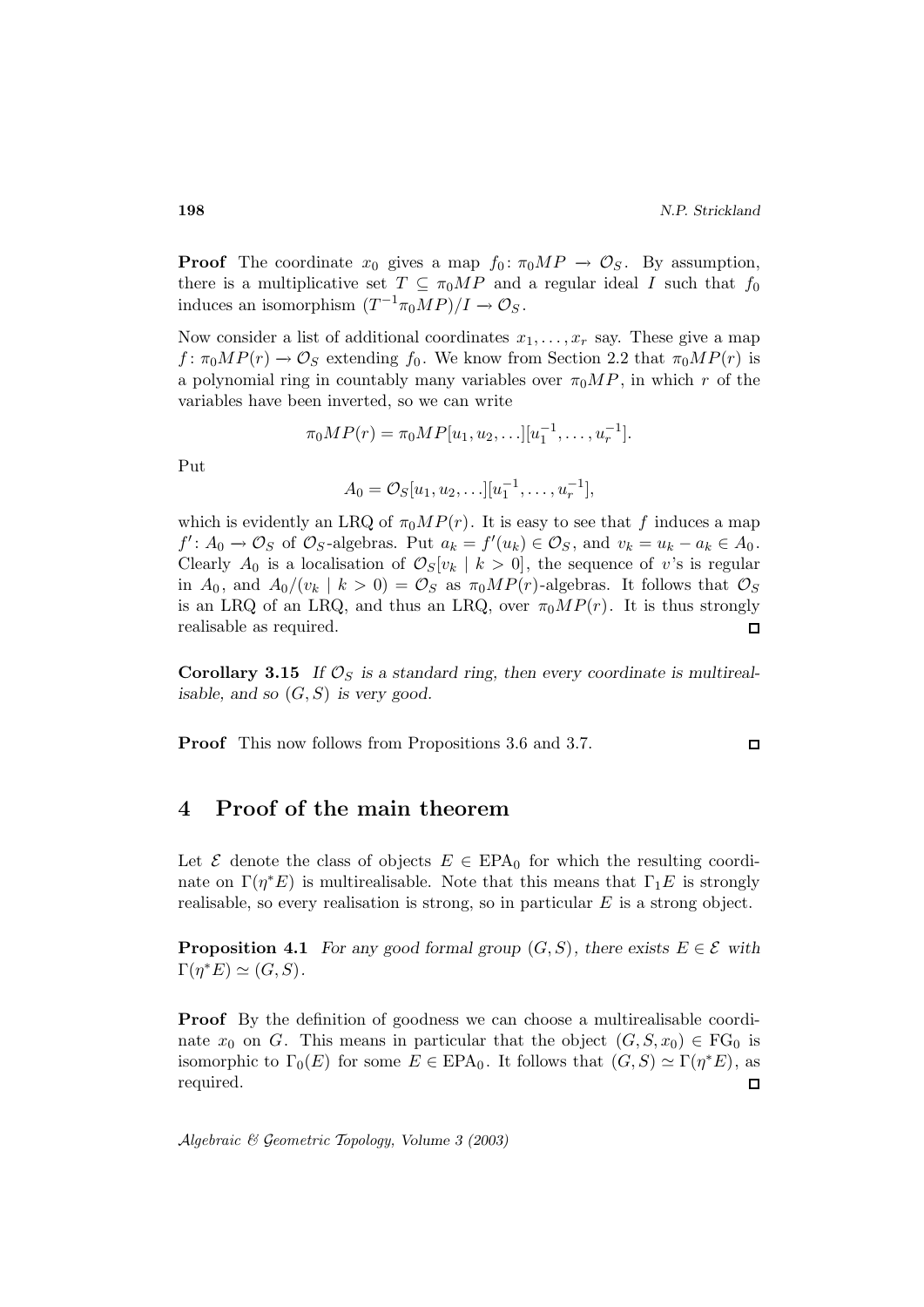**Proposition 4.2** *Suppose we have objects*  $E_0, E_1 \in \mathcal{E}$ , together with a map

$$
(\tilde{p}, p) \colon \Gamma(\eta^* E_1) \to \Gamma(\eta^* E_0)
$$

*in* GFG. Then there is a unique good map  $f: \eta^*E_0 \to \eta^*E_1$  such that  $\Gamma(f) =$  $(\tilde{p}, p)$ .

**Proof** We first put  $(G_i, S_i, x_i) = \Gamma_0 E_i$  for  $i = 0, 1$ .

We introduce a category  $\mathcal{B} = \mathcal{B}(E_0, E_1, \tilde{p}, p)$  as follows. The objects are triples  $(A, f', f'')$  where

- (a) A is an object of  $EPA<sub>1</sub>$ .
- (b) f' is a morphism  $E_0 \rightarrow (1 \wedge \eta)^* A$  in EPA<sub>0</sub>.
- (c)  $f''$  is an isomorphism  $(\eta \wedge 1)^*A \to E_1$  in EPA<sub>0</sub>.
- (d) The composite

$$
f = \theta(A, f', f'') := (\eta^* E_0 \xrightarrow{\eta^* f'} (\eta \wedge \eta)^* A \xrightarrow{\eta^* f''} \eta^* E_1)
$$

satisfies  $\Gamma(f) = (\tilde{p}, p)$ .

The morphisms from  $(A, f', f'')$  to  $(B, g', g'')$  in  $\mathcal B$  are the isomorphisms  $u: A \to$ B in EPA<sub>1</sub> for which  $((1 \wedge \eta)^*u)f' = g'$  and  $g''((\eta \wedge 1)^*u) = f''$ .

The maps of the form  $\theta(A, f', f'')$  are precisely the good maps that induce  $(\tilde{p}, p)$ , and isomorphic objects of  $\beta$  have the same image under  $\theta$ . It will thus suffice to show that  $\mathcal{B} \neq \emptyset$  and all objects of  $\mathcal{B}$  are isomorphic.

First, as  $x_1$  is multirealisable, we can find an object  $A \in EPA_1$  and an isomorphism  $(\tilde{q}, q): \Gamma_1 A \to (G_1, S_1, \tilde{p}^* x_0, x_1)$  displaying A as a strong realisation of  $(G_1, S_1, \tilde{p}^*x_0, x_1)$ . We write  $(H, T, y_0, y_1) = \Gamma_1 A$ , so  $(\tilde{q}, q) : (H, T) \xrightarrow{\simeq} (G_1, S_1)$ and  $(\tilde{p}\tilde{q})^*x_0 = y_0$  and  $\tilde{q}^*x_1 = y_1$ . We can thus regard  $(\tilde{p}\tilde{q}, pq)$  as a morphism

$$
\Gamma_0((1 \wedge \eta)^*A) = (H, T, y_0) \rightarrow (G_0, S_0, x_0) = \Gamma_0 E_0,
$$

and  $E_0$  is a strong realisation of  $(G_0, S_0, x_0)$ , so this must come from a map  $f' : E_0 \to (1 \wedge \eta)^* A$  in EPA<sub>0</sub>. Similarly, we can regard  $(\tilde{q}, q)$  as an isomorphism

$$
\Gamma_0((\eta \wedge 1)^*A) = (H, T, y_1) \xrightarrow{\simeq} (G_1, S_1, x_1) = \Gamma_0^* E_1.
$$

As  $E_1$  is a strong realisation of  $(G_1, S_1, x_1)$ , this comes from a map  $E_1 \rightarrow$  $(\eta \wedge 1)^*A$ ; this is easily seen to be an isomorphism, and we let  $f''$ :  $(\eta \wedge 1)^*A \to E_1$ be the inverse map. It is then clear that the map

$$
f = (\eta^* f'') \circ (\eta^* f') \colon \eta^* E_0 \to \eta^* E_1
$$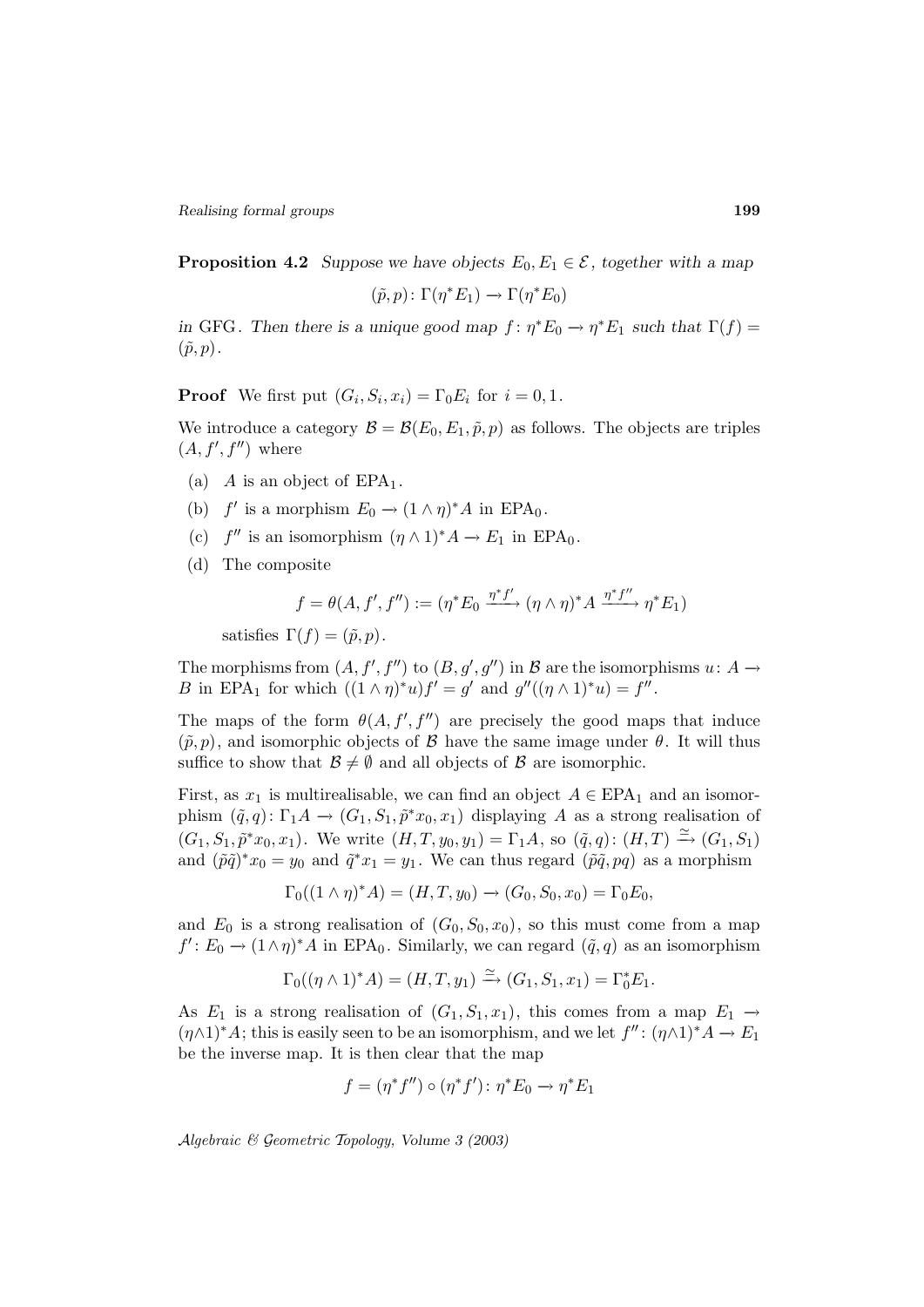is good and satisfies  $\Gamma(f) = (\tilde{p}, p)$ , so  $(A, f', f'') \in \mathcal{B}$ . Thus  $\mathcal{B} \neq \emptyset$ .

Now suppose we have another object  $(B, g', g'') \in \mathcal{B}$ , with  $\Gamma_1 B = (K, U, z_0, z_1)$ say. We put

$$
(\tilde{r}, r) = \Gamma_1 g'' : (G_1, S_1, x_1) \xrightarrow{\simeq} \Gamma_1((\eta \wedge 1)^* B) = (K, U, z_1)
$$
  

$$
(\tilde{s}, s) = \Gamma_1 g' : \Gamma_1((1 \wedge \eta)^* B) = (K, U, z_0) \rightarrow (G_0, S_0, x_0).
$$

By hypothesis we have  $(\tilde{s}\tilde{r}, sr) = (\tilde{p}, p) : (G_1, s_1) \rightarrow (G_0, S_0)$ . We display all these maps in the following commutative diagram:



We now claim that  $(\tilde{r}\tilde{q}, r\tilde{q})$  can be regarded as a map

$$
(H, T, y_0, y_1) \to (K, U, z_0, z_1).
$$

Indeed, it is clear from the data recorded above that it is a map  $(H, T, y_1) \rightarrow$  $(K, U, z_1)$ , so it will suffice to check that  $(\tilde{r}\tilde{q})^*z_0 = y_0$ . We are given that  $z_0 = \tilde{s}^*x_0$  and  $\tilde{s}\tilde{r} = \tilde{p}$  and  $(\tilde{p}\tilde{q})^*x_0 = y_0$ ; the claim follows. As r and q are isomorphisms, we have an isomorphism

$$
(\tilde{r}\tilde{q},rq)^{-1} : \Gamma_1 B = (K, U, z_0, z_1) \to (H, T, y_0, y_1) = \Gamma_1 A
$$

in FG<sub>1</sub>. As A is a strong realization, this comes from a unique map  $u: A \to B$ in  $EPA<sub>1</sub>$ , which is easily seen to be an isomorphism.

We must show that u is a morphism in our category  $\mathcal{B}$ , or equivalently that in  $EPA<sub>0</sub>$  we have

$$
((1 \wedge \eta)^* u)f' = g': E_0 \to (1 \wedge \eta)^* B
$$
  

$$
g''((\eta \wedge 1)^* u) = f'' : (\eta \wedge 1)^* B \to E_1.
$$

Note that  $E_0$  and  $E_1$  are strong, and  $f''$  is an isomorphism, so  $(\eta \wedge 1)^*B$  is strong. It is thus enough to check our two equations after applying  $\pi_0$  (here we have used the original definition rather than the equivalent one in Defini-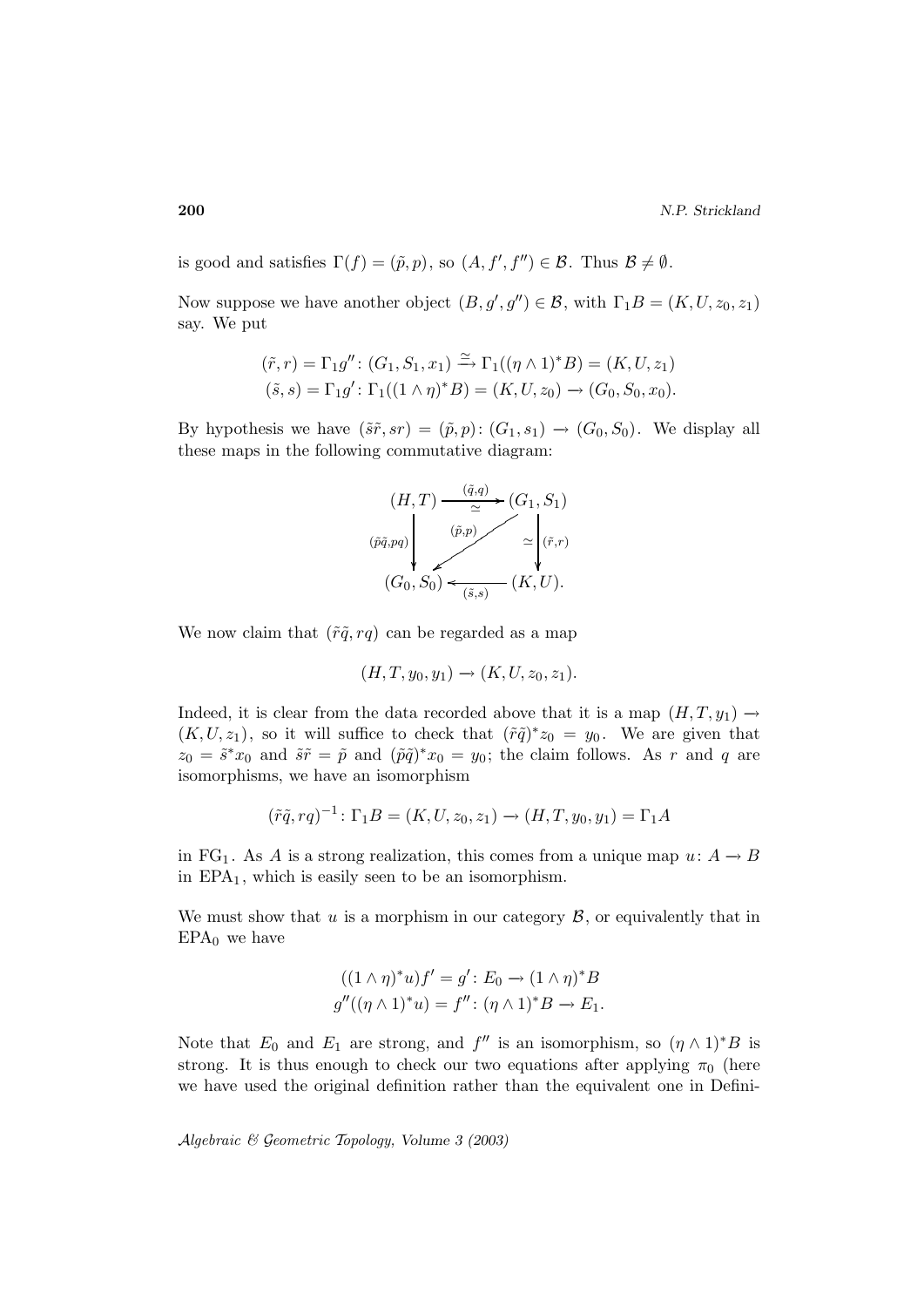tion 3.9). By definition or construction, we have

$$
spec(\pi_0 f') = pq
$$
  
\n
$$
spec(\pi_0 f'') = q^{-1}
$$
  
\n
$$
spec(\pi_0 g') = s
$$
  
\n
$$
spec(\pi_0 g'') = r
$$
  
\n
$$
spec(\pi_0 u) = (rq)^{-1}
$$
  
\n
$$
sr = p.
$$

It follows easily that  $(\pi_0 u)(\pi_0 f') = \pi_0 g'$  and  $(\pi_0 g'')(\pi_0 u) = \pi_0 f''$ , as required. This shows that  $u$  is an isomorphism in  $\mathcal{B}$ , and thus that  $f$  is the unique good map inducing the map  $(\tilde{p}, p)$ .  $\Box$ 

**Lemma 4.3** *For any*  $E \in \mathcal{E}$ , the identity map 1:  $\eta^* E \to \eta^* E$  is good.

**Proof** Note that the multiplication map  $MP(1) = MP \wedge MP \rightarrow MP$  is a map of ring spectra (in the strict sense) and so induces a functor  $\mu^*$ : EPA<sub>0</sub>  $\rightarrow$  EPA<sub>1</sub> with  $(1 \wedge \eta)^* \mu^* E = (\eta \wedge 1)^* \mu^* E = E$  on the nose. We can thus take  $A = \mu^* E$ and  $f' = f'' = 1_E$  to show that  $1_E$  is good.  $\Box$ 

**Proposition 4.4** *Suppose we have objects*  $E_0, E_1, E_2 \in \mathcal{E}$  and good mor*phisms*  $\eta^* E_0 \xrightarrow{f} \eta^* E_1 \xrightarrow{g} \eta^* E_2$ . Then the composite gf is also good.

**Proof** Write  $(G_i, S_i, x_i) = \Gamma_0 E_i$  and  $(\tilde{p}, p) = \Gamma(f) : (G_1, S_1) \to (G_0, S_0)$  and  $(\tilde{q}, q) = \Gamma(g) : (G_2, S_2) \to (G_1, S_1).$ 

Choose objects  $A, B \in EPA_1$  and maps

$$
f': E_0 \to (1 \wedge \eta)^* A
$$
  

$$
f'' : (\eta \wedge 1)^* A \xrightarrow{\simeq} E_1
$$
  

$$
g' : E_1 \to (1 \wedge \eta)^* B
$$
  

$$
g'' : (\eta \wedge 1)^* B \xrightarrow{\simeq} E_2
$$

exhibiting the goodness of  $f$  and  $g$ . This gives rise to isomorphisms

$$
\Gamma_1 A = (G_1, S_1, \tilde{p}^* x_0, x_1)
$$
  
\n
$$
\Gamma_1 B = (G_2, S_2, \tilde{q}^* x_1, x_2).
$$

Next, observe that we have an object  $(G_2, S_2,(\tilde{p}\tilde{q})^*x_0, \tilde{q}^*x_1, x_2) \in \mathbb{F}G_2$ , which is strongly realisable because  $x_2$  is a multirealisable coordinate. We can thus choose an object  $P \in EPA_2$  and an isomorphism

$$
(\tilde{r},r) \colon \Gamma_2 P \to (G_2, S_2, (\tilde{p}\tilde{q})^* x_0, \tilde{q}^* x_1, x_2)
$$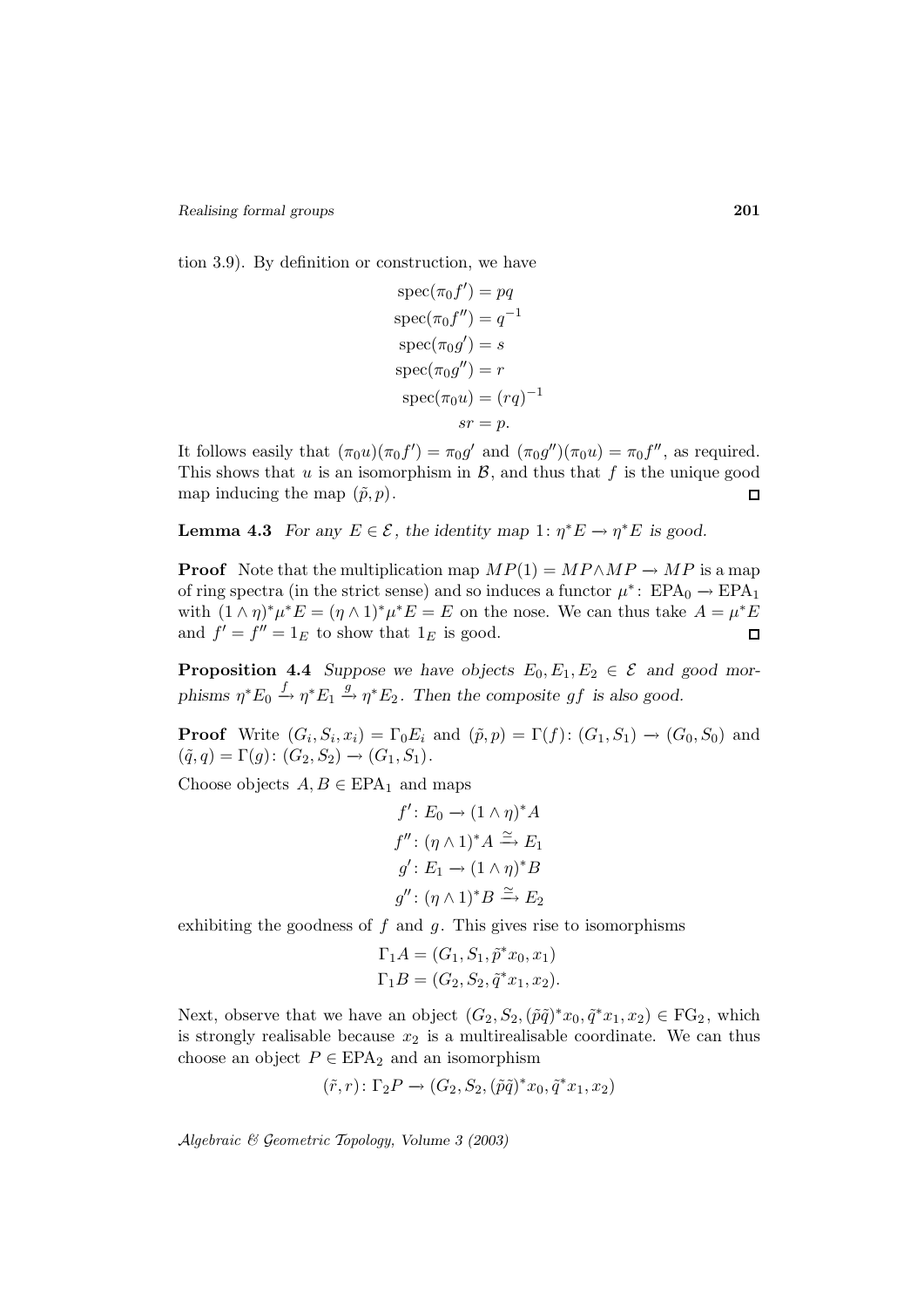making P a strong realisation. We can also regard  $(\tilde{r}, r)$  as an isomorphism

$$
\Gamma_1((\eta \wedge 1 \wedge 1)^*P) \to (G_2, S_2, \tilde{q}^*x_1, x_2) = \Gamma_1 B.
$$

As B is strong, this comes from a unique isomorphism  $v: (\eta \wedge 1 \wedge 1)^*P \to B$ in  $EPA<sub>1</sub>$ .

Similarly, we can regard  $(\tilde{r}, r)$  as an isomorphism

$$
\Gamma_1((1 \wedge 1 \wedge \eta)^*P) \rightarrow (G_2, S_2, \tilde{q}^* \tilde{p}^* x_0, \tilde{q}^* x_1),
$$

and we can regard  $(\tilde{q}, q)$  as a morphism

$$
(G_2, S_2, \tilde{q}^* \tilde{p}^* x_0, \tilde{q}^* x_1) \to (G_1, S_1, \tilde{p}^* x_0, x_1) \simeq \Gamma_1 A.
$$

As A is strong, the composite  $(\tilde{q}\tilde{r},qr)$  must come from a unique map  $u: A \rightarrow$  $(1 \wedge 1 \wedge \eta)^* P$  in EPA<sub>1</sub>.

We now put

$$
C = (1 \wedge \eta \wedge 1)^* P \in \text{EPA}_1
$$
  
\n
$$
h' = (E_0 \xrightarrow{f'} (1 \wedge \eta)^* A \xrightarrow{(1 \wedge \eta)^* u} (1 \wedge \eta \wedge \eta)^* P = (1 \wedge \eta)^* C)
$$
  
\n
$$
h'' = ((\eta \wedge 1)^* C = (\eta \wedge \eta \wedge 1)^* P \xrightarrow{(\eta \wedge 1)^* v} (\eta \wedge 1)^* B \xrightarrow{g''} E_2).
$$

As v and  $g''$  are isomorphisms, the same is true of  $h''$ . We claim that after forgetting down to EPR, we have  $h''h' = gf$ ; this will prove that gf is good as claimed. We certainly have  $h''h' = g''vuf'$  and  $gf = g''g'f''f'$  so it will suffice to show that  $vu = g' f'' : A \to B$  in EPR. For this, it will be enough to prove that the following diagram in  $EPA_0$  commutes.

$$
(\eta \wedge 1)^* A \xrightarrow{(\eta \wedge 1)^* u} (\eta \wedge 1 \wedge \eta)^* P
$$
  

$$
f'' \downarrow \simeq \simeq \searrow^{(1 \wedge \eta)^* v}
$$
  

$$
E_1 \xrightarrow{g'} (1 \wedge \eta)^* B.
$$

As this is a diagram in EPA<sub>0</sub> and  $(\eta \wedge 1)^* A \simeq E_1$  is strong, it will be enough to check that the diagram commutes after applying  $\pi_0$ . By construction we have  $\pi_0(u) = w^{-1} \circ \psi \circ \pi_0(f'')$  and  $\psi = \pi_0(g) = \pi_0(g'') \circ \pi_0(g')$  and  $\pi_0(v) =$  $\pi_0(q'')^{-1} \circ w$ . It follows directly that the above diagram commutes on homotopy, groups, so it commutes in EPA<sub>0</sub>, so it commutes in EPR, so  $gf = h''h'$  in EPR as explained previously. Thus, the map  $gf$  is good, as claimed.  $\Box$ 

**Proof of Theorem 1.6** We merely need to collect results together and explain the argument in the introduction in more detail. Lemma 4.3 and Proposition 4.4 show that we can make  $\mathcal E$  into a category by taking the good maps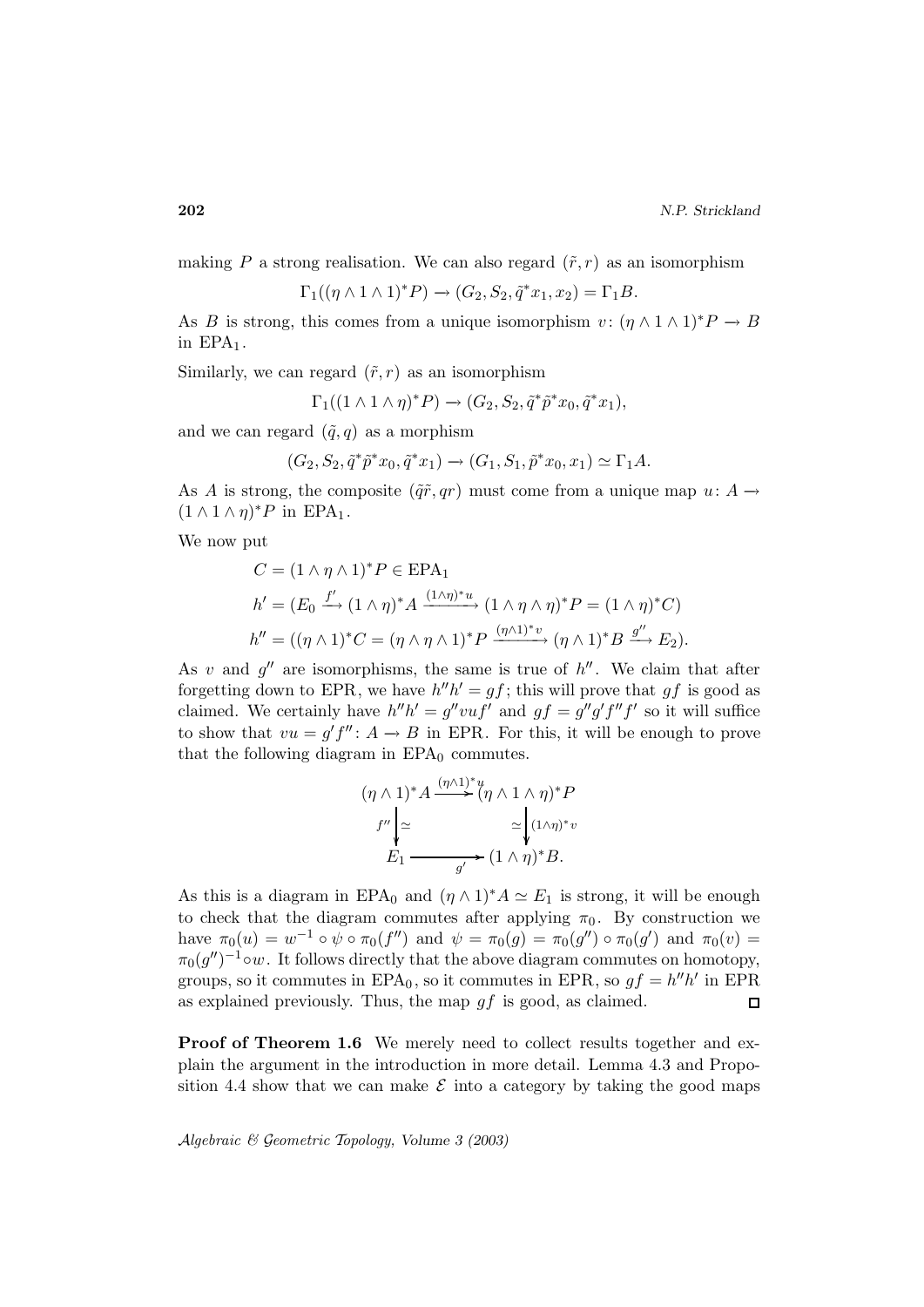from  $\eta^*E_0$  to  $\eta^*E_1$  as the morphisms from  $E_0$  to  $E_1$ . Tautologically, we can define a faithful functor  $U: \mathcal{E} \to \text{EPR}$  by  $U(E) = \eta^*E$  and  $U(f) = f$ . We then define  $V = \Gamma U : \mathcal{E} \to \Gamma G$ ; by the definition of  $\mathcal{E}$ , this actually lands in GFG. Proposition 4.1 says that  $V$  is essentially surjective, and Proposition 4.2 says that  $V$  is full and faithful. This means that  $V$  is an equivalence, so we can invert it and define  $R = UV^{-1}$ : GFG  $\rightarrow$  EPR. As  $V = \Gamma U$  we have  $\Gamma R = 1$ , so  $R$  is the required realisation functor.  $\Box$ 

# **A Appendix : The product on** MP

In this appendix we verify that MP can be constructed as an  $E_{\infty}$  ring spectrum.

Let  $U$  be a complex universe. For any finite-dimensional subspace U of  $U$ , we write  $U_L = U \oplus 0 < \mathcal{U} \oplus \mathcal{U}$  and  $U_R = 0 \oplus U < \mathcal{U} \oplus \mathcal{U}$ . We let  $Grass(U \oplus U)$ denote the Grassmannian of all subspaces of  $U \oplus U$  (of all possible dimensions), and we write  $\gamma_U$  for the tautological bundle over this space, and Thom( $U \oplus U$ ) for the associated Thom space. If  $U \leq U' < U$  then we define i:  $Grass(U^2) \rightarrow$ Grass( $(U')^2$ ) by  $i(A) = A \oplus (U' \ominus U)_R$ . On passing to Thom spaces we get a map  $\sigma: \Sigma^{U' \oplus U}$  Thom $(U^2) \to \text{Thom}((U')^2)$ . These maps can be used to assemble the spaces Thom( $U^2$ ) into a  $\Sigma$ -inclusion prespectrum indexed by the complex subspaces of U. We write  $T_U$  for this prespectrum, and  $MP_U$  for its spectrification.

Now let V be another complex universe, so we have a prespectrum  $T_V$  over V, and thus an external smash product  $T_{\mathcal{U}} \wedge_{\text{ext}} T_{\mathcal{V}}$  indexed on the complex subspaces of  $U \oplus V$  of the form  $U \oplus V$ . The direct sum gives a map  $Grass(U^2) \times$ Grass( $V^2$ ) → Grass( $(U \oplus V)^2$ ) which induces a map Thom $(U^2) \wedge \text{Thom}(V^2) \rightarrow$ Thom( $(U \oplus V)^2$ ). These maps fit together to give a map  $T_{\mathcal{U}} \wedge_{\mathrm{ext}} T_{\mathcal{V}} \to T_{\mathcal{U} \oplus \mathcal{V}}$ , and thus a map  $MP_{\mathcal{U}} \wedge_{ext} MP_{\mathcal{V}} \rightarrow MP_{\mathcal{U} \oplus \mathcal{V}}$  of spectra over  $\mathcal{U} \oplus \mathcal{V}$ . Essentially the same construction gives maps

 $MP_{\mathcal{U}_1} \wedge_{ext} \ldots \wedge_{ext} MP_{\mathcal{U}_r} \rightarrow MP_{\mathcal{U}_1 \oplus \ldots \oplus \mathcal{U}_r}.$ 

If  $U_1 = \ldots U_r = U$ , then this map is  $\Sigma_r$ -equivariant.

Now suppose instead that we have a complex linear isometry  $f: U \to V$ . This gives evident homeomorphisms Thom $(U^2) \to \text{Thom}((fU)^2)$ , which fit together to induce a map  $MP_{\mathcal{U}} \to f^*MP_{\mathcal{V}}$ , which is adjoint to a map  $f_*MP_{\mathcal{U}} \to MP_{\mathcal{V}}$ . We next observe that this construction is continuous in all possible variables, including  $f$ . (This statement requires some interpretation, but there are no new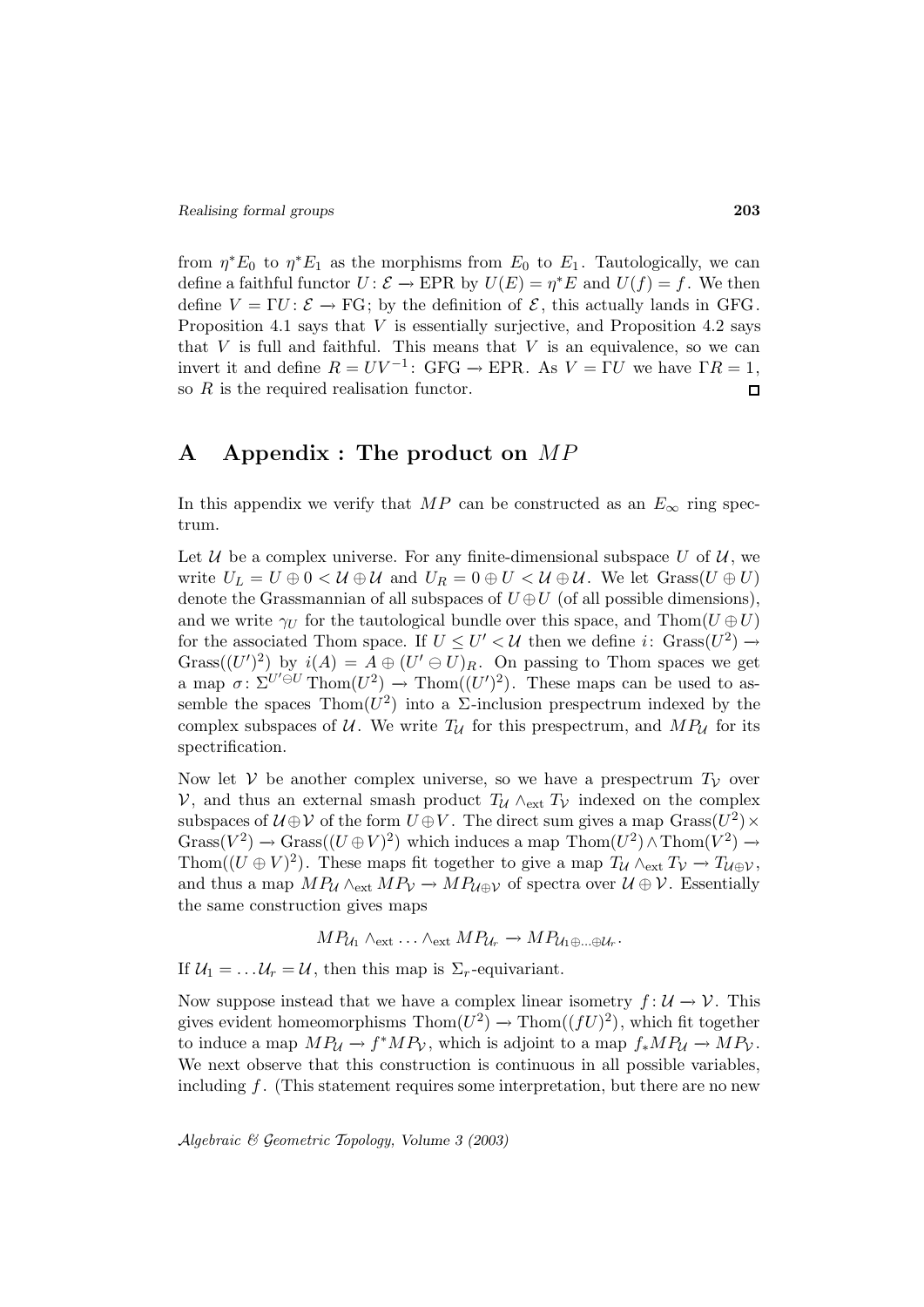issues beyond those that are well-understood for  $MU$ ; the cleanest technical framework is provided by [1].) It follows that they fit together to give a map  $\mathcal{L}_{\mathbb{C}}(\mathcal{U}, \mathcal{V}) \ltimes MP_{\mathcal{U}} \rightarrow MP_{\mathcal{V}}$  of spectra over  $\mathcal{V}$ .

We now combine this with the product structure mentioned earlier to get a map

$$
\mathcal{L}_{\mathbb{C}}(\mathcal{U}^r,\mathcal{U})\ltimes_{\Sigma_r} (MP_{\mathcal{U}} \wedge_{ext} \ldots \wedge_{ext} MP_{\mathcal{U}}) \to MP_{\mathcal{U}}.
$$

This means that  $MP_{\mathcal{U}}$  has an action of the  $E_{\infty}$  operad of complex linear isometries, as required.

All that is left is to check that the spectrum  $MP = MP_{\mathbb{C}^{\infty}}$  constructed above has the right homotopy type. As T is a  $\Sigma$ -inclusion prespectrum, we know that spectrification works in the simplest possible way and that  $MP$  is the homotopy colimit of the spectra

$$
\Sigma^{-2n} \text{Thom}(\mathbb{C}^n \oplus \mathbb{C}^n) = \bigvee_{k=-n}^{n} \Sigma^{-2n} \text{Grass}_{k+n}(\mathbb{C}^n \oplus \mathbb{C}^n)^{\gamma},
$$

where  $Grass_d(V)$  is the space of d-dimensional subspaces of V. It is not hard to see that the maps of the colimit system preserve this splitting, so that MP is the wedge over all  $k \in \mathbb{Z}$  of the spectra

$$
X_k := \underset{n}{\text{holim}} \Sigma^{-2n} \operatorname{Grass}_{k+n}(\mathbb{C}^n \oplus \mathbb{C}^n)^{\gamma}.
$$

This can be rewritten as

$$
X_k = \sum_{n,m}^{2k} \text{holim}_{n,m} \Sigma^{-2(k+n)} \text{Grass}_{k+n}(\mathbb{C}^m \oplus \mathbb{C}^n)^{\gamma}.
$$

We can reindex by putting  $n = i - k$  and  $m = j + k$ , and then pass to the limit in  $j$ . We find that

$$
X_k = \sum_{i=1}^{2k} \text{holim}_{i} \Sigma^{-2i} \text{Grass}_i(\mathbb{C}^\infty \oplus \mathbb{C}^i)^\gamma.
$$

It is well-known that  $\operatorname{Grass}_i(\mathbb{C}^\infty \oplus \mathbb{C}^i)$  is a model for  $BU(i)$ , and it follows that  $X_k = \Sigma^{2k} MU$ , so  $MP = \bigvee_k \Sigma^{2k} MU$  as claimed. We leave it to the reader to check that the product structure is the obvious one.

All the above was done without inverting 2. Inverting 2 is an example of Bousfield localisation, and this can always be performed in the category of strictly commutative ring spectra.